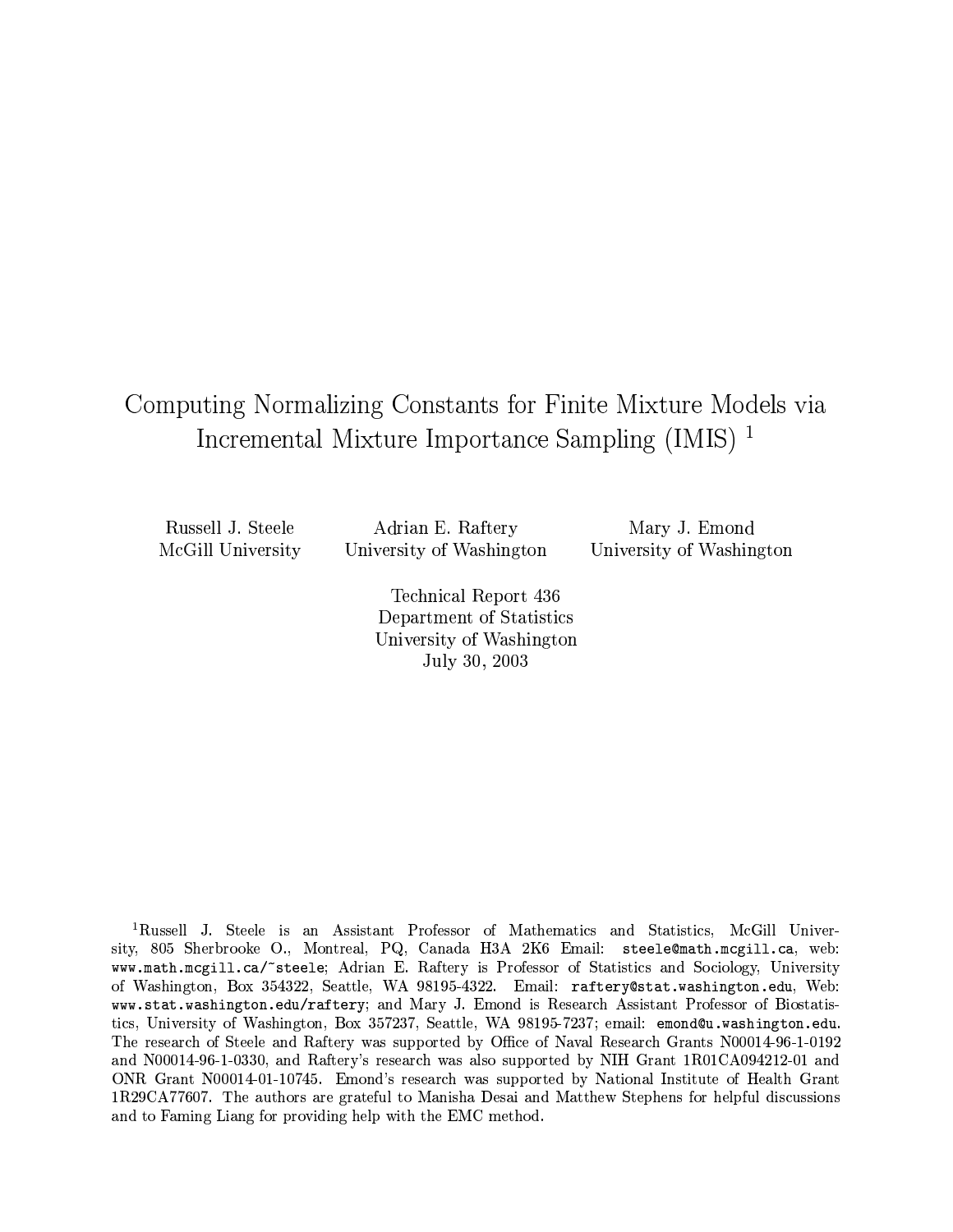|                                                                                                                                                                                                        | <b>Report Documentation Page</b>                                                                                                                                                                                                                                                                                                                                                                                                                                                                                                                                                                                                                                                                                                                                                                         | Form Approved<br>OMB No. 0704-0188 |                          |                                                     |                                  |  |
|--------------------------------------------------------------------------------------------------------------------------------------------------------------------------------------------------------|----------------------------------------------------------------------------------------------------------------------------------------------------------------------------------------------------------------------------------------------------------------------------------------------------------------------------------------------------------------------------------------------------------------------------------------------------------------------------------------------------------------------------------------------------------------------------------------------------------------------------------------------------------------------------------------------------------------------------------------------------------------------------------------------------------|------------------------------------|--------------------------|-----------------------------------------------------|----------------------------------|--|
| does not display a currently valid OMB control number.                                                                                                                                                 | Public reporting burden for the collection of information is estimated to average 1 hour per response, including the time for reviewing instructions, searching existing data sources, gathering and<br>maintaining the data needed, and completing and reviewing the collection of information. Send comments regarding this burden estimate or any other aspect of this collection of information,<br>including suggestions for reducing this burden, to Washington Headquarters Services, Directorate for Information Operations and Reports, 1215 Jefferson Davis Highway, Suite 1204, Arlington<br>VA 22202-4302. Respondents should be aware that notwithstanding any other provision of law, no person shall be subject to a penalty for failing to comply with a collection of information if it |                                    |                          |                                                     |                                  |  |
| 1. REPORT DATE<br>2. REPORT TYPE<br>30 JUL 2003                                                                                                                                                        |                                                                                                                                                                                                                                                                                                                                                                                                                                                                                                                                                                                                                                                                                                                                                                                                          |                                    |                          | <b>3. DATES COVERED</b><br>00-07-2003 to 00-07-2003 |                                  |  |
| <b>4. TITLE AND SUBTITLE</b>                                                                                                                                                                           |                                                                                                                                                                                                                                                                                                                                                                                                                                                                                                                                                                                                                                                                                                                                                                                                          |                                    |                          | <b>5a. CONTRACT NUMBER</b>                          |                                  |  |
|                                                                                                                                                                                                        | <b>Computing Normalizing Constants for Finite Mixtue Models via</b>                                                                                                                                                                                                                                                                                                                                                                                                                                                                                                                                                                                                                                                                                                                                      |                                    |                          | <b>5b. GRANT NUMBER</b>                             |                                  |  |
|                                                                                                                                                                                                        | <b>Incremental Mixture Importance Sampling (IMIS)</b>                                                                                                                                                                                                                                                                                                                                                                                                                                                                                                                                                                                                                                                                                                                                                    |                                    |                          |                                                     | 5c. PROGRAM ELEMENT NUMBER       |  |
| 6. AUTHOR(S)                                                                                                                                                                                           |                                                                                                                                                                                                                                                                                                                                                                                                                                                                                                                                                                                                                                                                                                                                                                                                          |                                    |                          | 5d. PROJECT NUMBER                                  |                                  |  |
|                                                                                                                                                                                                        |                                                                                                                                                                                                                                                                                                                                                                                                                                                                                                                                                                                                                                                                                                                                                                                                          |                                    |                          | 5e. TASK NUMBER                                     |                                  |  |
|                                                                                                                                                                                                        |                                                                                                                                                                                                                                                                                                                                                                                                                                                                                                                                                                                                                                                                                                                                                                                                          |                                    |                          | 5f. WORK UNIT NUMBER                                |                                  |  |
| 7. PERFORMING ORGANIZATION NAME(S) AND ADDRESS(ES)<br>8. PERFORMING ORGANIZATION<br><b>REPORT NUMBER</b><br>University of Washington, Department of Statistics, Box<br>354322, Seattle, WA, 98195-4322 |                                                                                                                                                                                                                                                                                                                                                                                                                                                                                                                                                                                                                                                                                                                                                                                                          |                                    |                          |                                                     |                                  |  |
|                                                                                                                                                                                                        | 9. SPONSORING/MONITORING AGENCY NAME(S) AND ADDRESS(ES)                                                                                                                                                                                                                                                                                                                                                                                                                                                                                                                                                                                                                                                                                                                                                  |                                    |                          |                                                     | 10. SPONSOR/MONITOR'S ACRONYM(S) |  |
|                                                                                                                                                                                                        |                                                                                                                                                                                                                                                                                                                                                                                                                                                                                                                                                                                                                                                                                                                                                                                                          |                                    |                          | <b>11. SPONSOR/MONITOR'S REPORT</b><br>NUMBER(S)    |                                  |  |
| 12. DISTRIBUTION/AVAILABILITY STATEMENT<br>Approved for public release; distribution unlimited                                                                                                         |                                                                                                                                                                                                                                                                                                                                                                                                                                                                                                                                                                                                                                                                                                                                                                                                          |                                    |                          |                                                     |                                  |  |
| <b>13. SUPPLEMENTARY NOTES</b>                                                                                                                                                                         |                                                                                                                                                                                                                                                                                                                                                                                                                                                                                                                                                                                                                                                                                                                                                                                                          |                                    |                          |                                                     |                                  |  |
| 14. ABSTRACT                                                                                                                                                                                           |                                                                                                                                                                                                                                                                                                                                                                                                                                                                                                                                                                                                                                                                                                                                                                                                          |                                    |                          |                                                     |                                  |  |
| <b>15. SUBJECT TERMS</b>                                                                                                                                                                               |                                                                                                                                                                                                                                                                                                                                                                                                                                                                                                                                                                                                                                                                                                                                                                                                          |                                    |                          |                                                     |                                  |  |
| 16. SECURITY CLASSIFICATION OF:                                                                                                                                                                        |                                                                                                                                                                                                                                                                                                                                                                                                                                                                                                                                                                                                                                                                                                                                                                                                          |                                    | <b>17. LIMITATION OF</b> | 18. NUMBER                                          | 19a. NAME OF                     |  |
| <b>ABSTRACT</b><br>a. REPORT<br>b. ABSTRACT<br>c. THIS PAGE<br>unclassified<br>unclassified<br>unclassified                                                                                            |                                                                                                                                                                                                                                                                                                                                                                                                                                                                                                                                                                                                                                                                                                                                                                                                          |                                    |                          | OF PAGES<br>32                                      | <b>RESPONSIBLE PERSON</b>        |  |

**Standard Form 298 (Rev. 8-98)**<br>Prescribed by ANSI Std Z39-18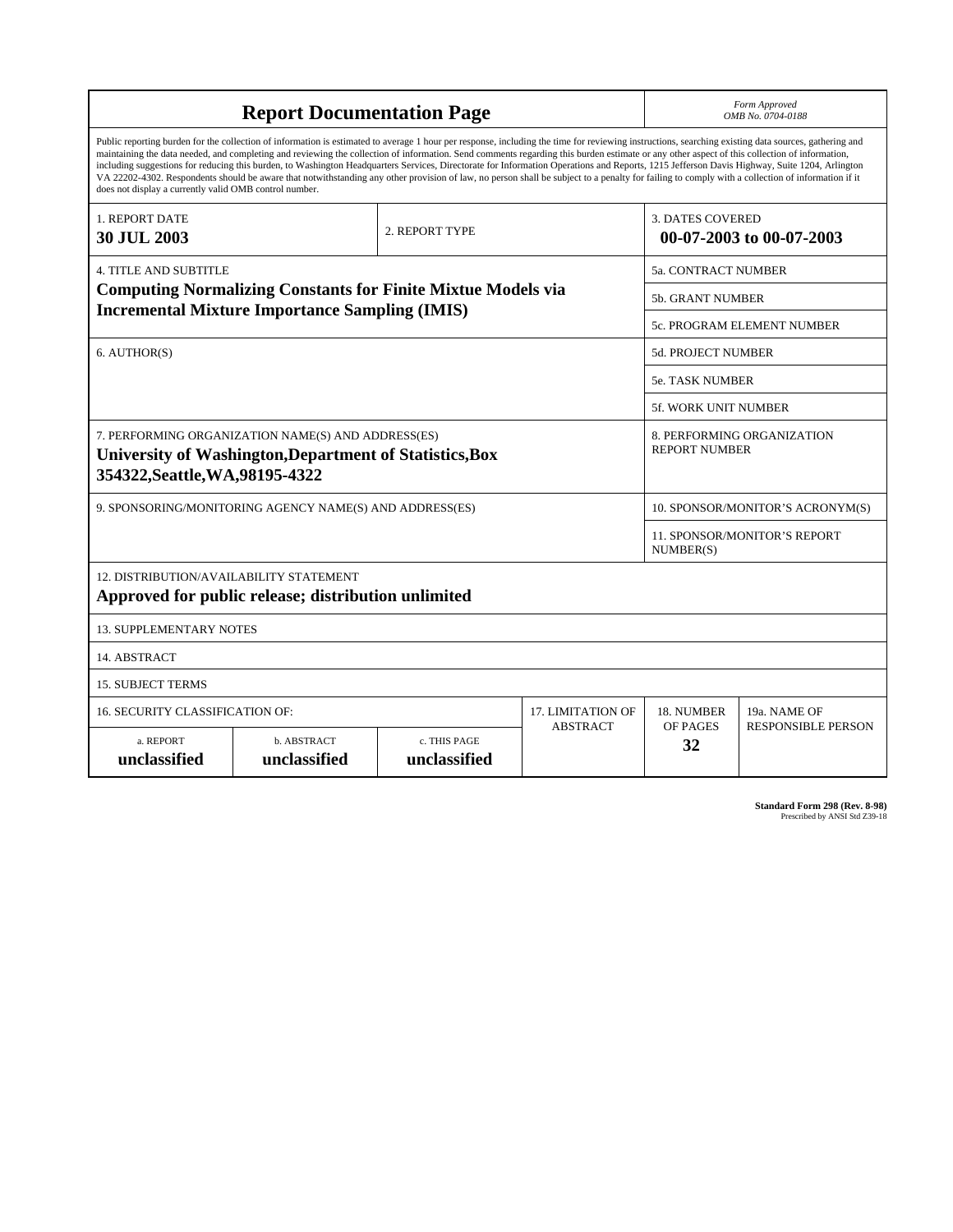### Abstract

We propose a method for approximating integrated likelihoods in finite mixture models. We formulate the model in terms of the unobserved group memberships, z, and make them the variables of integration. The integral is then evaluated using importance sampling over the  $z$ . We propose an adaptive importance sampling function which is itself a mixture, with two types of component distributions, one concentrated and one diffuse. The more concentrated type of component serves the usual purpose of an importance sampling function, sampling mostly group assignments of high posterior probability. The less concentrated type of component allows for the importance sampling function to explore the space in a controlled way to find other, unvisited assignments with high posterior probability. Components are added adaptively, one at a time, to cover areas of high posterior probability not well covered by the current important sampling function. The method is called Incremental Mixture Importance Sampling (IMIS).

IMIS is easy to implement and to monitor for convergence. It scales easily for higher dimensional mixture distributions when a conjugate prior is specified for the mixture parameters. The simulated values on which it is based are independent, which allows for straightforward estimation of standard errors. The self-monitoring aspects of the method make it easier to adjust tuning parameters in the course of estimation than standard Markov Chain Monte Carlo algorithms. With only small modifications to the code, one can use the method for a wide variety of mixture distributions of different dimensions. The method performed well in simulations and in mixture problems in molecular biology, astronomy, and medical research.

Key Words: Allelotype: Bayes factor: Bayesian model averaging: Beta-binomial distribution: Defensive mixture importance sampling; Gibbs sampling; Label-switching; Markov chain Monte Carlo; Multimodality.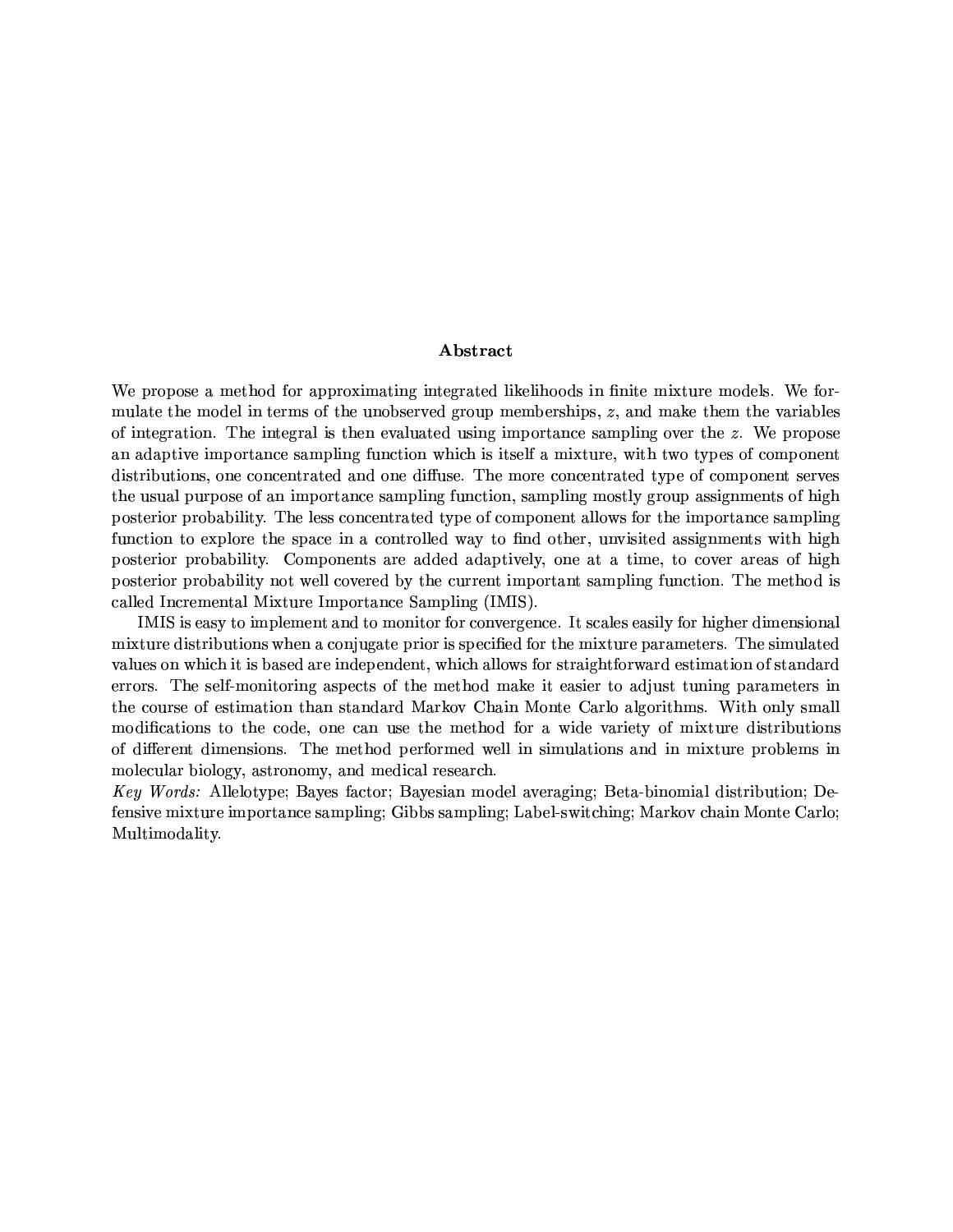## Contents

| $\mathbf{1}$ | Introduction                                                      | 1                   |
|--------------|-------------------------------------------------------------------|---------------------|
| $\bf{2}$     | Integrated Likelihoods for Mixture Models via Importance Sampling | $\overline{\bf{4}}$ |
|              | 2.1                                                               |                     |
|              | 2.2                                                               |                     |
|              | 2.3                                                               |                     |
|              | A Label-Switching Dependent Product of Multinomials 7<br>2.3.1    |                     |
|              | 232                                                               |                     |
|              | $2.4\,$                                                           |                     |
| 3            | <b>Examples</b>                                                   | 12                  |
|              | 3.1                                                               |                     |
|              | 3.2 <sub>1</sub>                                                  |                     |
|              | 3.3 <sub>1</sub>                                                  |                     |
|              | 4 Discussion                                                      | 22                  |

# List of Tables

| 1              |                                                                                     |  |
|----------------|-------------------------------------------------------------------------------------|--|
| $2^{\circ}$    | Results for Data Sets 1-3 for Various $\delta$ Values Using Two Component Defensive |  |
|                |                                                                                     |  |
| 3 <sup>1</sup> | IMIS Estimates of the Log Integrated Likelihood Values for the Two-Component        |  |
|                |                                                                                     |  |
| $\overline{4}$ | Comparison of Log Integrated Likelihood Estimates for the Galaxy Data 17            |  |
| 5 <sup>5</sup> |                                                                                     |  |
|                | 6 IMIS Log-Integrated Likelihood Estimates for the Diabetes Dataset 22              |  |

# List of Figures

| $\mathbf{1}$   | IMIS $log(\hat{I})$ Trace Plots for Each Number of Components for the Galaxy Data. All     |  |
|----------------|--------------------------------------------------------------------------------------------|--|
|                | runs used a maximum of 51 components based on 25 $\hat{\tau}_j$ 's 18                      |  |
| $\overline{2}$ | Trace Plots for 10 Runs of the IMIS Method for the Galaxy Data. All runs used a            |  |
|                |                                                                                            |  |
| $\mathbf{3}$   | IMIS $log(\hat{I})$ Final Estimates for the Galaxy Data for 2 to 7 Components. All points  |  |
|                | are based on 100,000 simulated values from a 51-component mixture importance               |  |
|                |                                                                                            |  |
| $\overline{4}$ | Pairwise Plots of Glucose, Insulin, and SSPG for the Diabetes Dataset. Triangles           |  |
|                | $\triangle$ denote diagnosed chemical diabetes patients, crosses + denote diagnosed normal |  |
|                | patients, and circles o denote diagnosed overt diabetes patients. 21                       |  |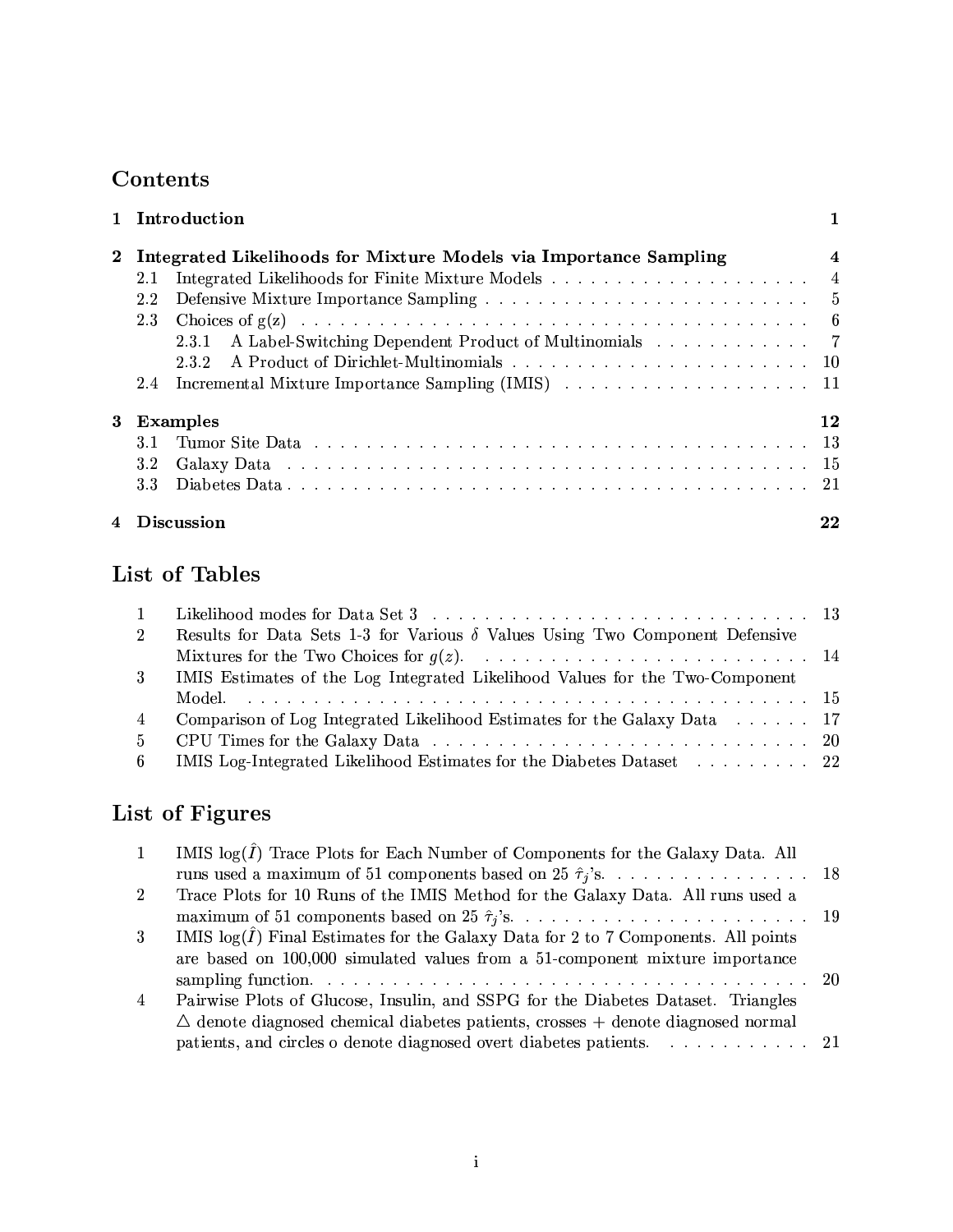#### $\mathbf{1}$ Introduction

The integrated likelihood plays an essential role in Bayesian inference and testing, as it is the central component of the Bayes factor for comparing two models. It also plays a role in Bayesian estimation, as the normalizing constant for the posterior distribution. The integrated likelihood of a model is

$$
I \equiv \mathrm{pr}(\mathbf{x}) = \int f(\mathbf{x}|\tau)p(\tau)d\tau,\tag{1}
$$

where **x** denotes the observed data,  $f(\mathbf{x}|\tau)$  is the likelihood function for the parameter  $\tau$  under the model, and  $p(\tau)$  is the density (or probability mass function) for the prior distribution of  $\tau$  given the model.

Since the integrated likelihood often is not analytically tractable, a body of literature on the use of numerical methods for its calculation has developed. Evans and Swartz (1995) and Chen, et al. (2000) include methods based on quadrature rules, Laplace's method, importance sampling and Markov Chain Monte Carlo (MCMC). Combinations of MCMC with importance sampling and the Laplace method are considered by Rozenkranz and Raftery (1994), Raftery (1996b) and Lewis and Raftery (1997). The Bayesian Information Criterion (BIC) can be used as the basis for an asymptotic approximation to the Bayes factor (Schwarz, 1978; Kass and Wasserman, 1995; Raftery  $1995$ ).

For finite mixture models, however, none of these methods is fully satisfactory. Two features of mixture models make many current methods for approximating the integrated likelihood problematic. The first is that the model is not "regular" for testing and model selection purposes. In regular models, the log-likelihood becomes approximately elliptically contoured when there are enough data, even when the true parameter values correspond to a lower-dimensional submodel that one is trying to test. In this standard situation, for example, the likelihood-ratio test statistic has an approximate asymptotic chi-squared distribution with degrees of freedom equal to the difference in the number of parameters. This does not hold in finite mixture models whenever one estimates a model with G components but the true number of components is smaller, so that the true parameter values lie on the edge of the parameter space (Lindsay 1995).

A second feature is the "label-switching" problem, namely that the likelihood is invariant to relabeling of the mixture components, and so has  $G!$  modes of the same height. Additional local modes are often present (Lindsay, 1995; Titterington, Smith and Makov, 1985; Atwood et al, 1992).

The Laplace method (e.g. Tierney and Kadane 1986) provides an analytic approximation to the integrated likelihood based on the assumption that the posterior distribution is approximately elliptically contoured (e.g. Raftery 1996a), and when this assumption holds it can provide approx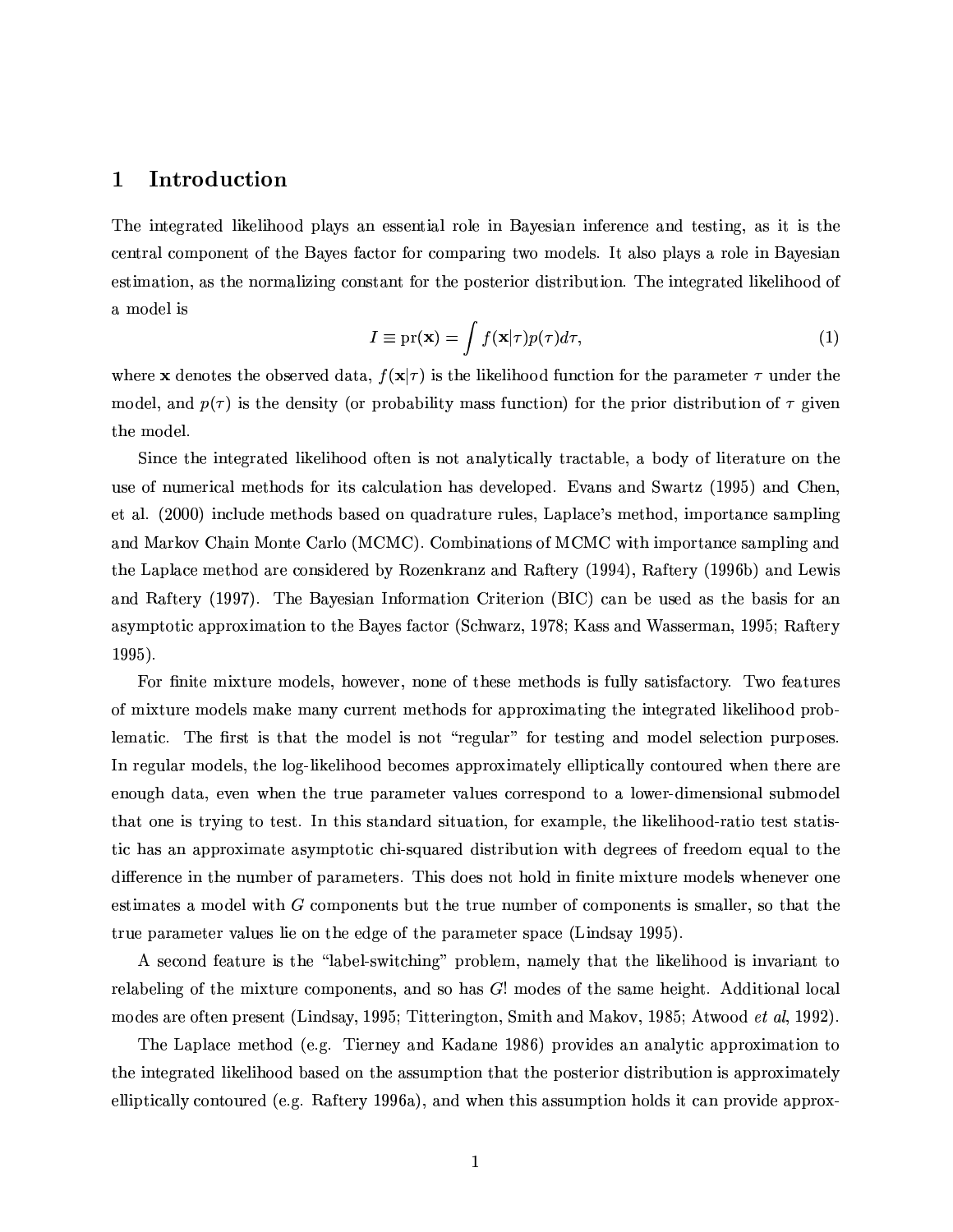imations of remarkable quality (e.g. Tierney and Kadane 1986; Grunwald, Guttorp and Raftery 1993; Lewis and Raftery 1997). However, for mixture models this assumption fails when the model being fit has  $G$  components and the actual number of components is smaller (Lindsay 1995), which is a situation of great interest for model comparison and testing. Thus the Laplace method does not work in this situation.

The original justification of the BIC was in terms of the Laplace method and the BIC provides a good approximation to the integrated likelihood in regular models for a unit information prior on the parameters (Kass and Wasserman 1995; Raftery 1995). This justification does not hold for mixture models, although the BIC does provide a consistent estimate of the number of components in the mixture (Leroux 1992; Keribin 2000), leads to density estimates that are consistent for the true density (Roeder and Wasserman 1997), and has given good results in a range of applications (e.g. Dasgupta and Raftery 1998; Fraley and Raftery 1998, 2002).

Quadrature methods can be used but they begin to break down for problems with more than about four parameters (Evans and Swartz 1995), and the number of parameters in mixture models quickly surpasses this as the number of groups and/or the dimension of the data increase. When testing or comparing mixture models, one is typically considering at least some models that have substantial numbers of parameters.

Markov chain Monte Carlo (MCMC) can be used to estimate mixture models, and associated methods can be used to approximate integrated likelihoods (e.g. Chib 1995, Raftery 1996b). However, in addition to the usual problems with MCMC methods (dependent samples, convergence issues, complexity of programming and implementation), in mixture models they can easily fall foul of the label-switching problem (Celeux 1997; Celeux, Hurn and Robert 2000; Stephens 1997, 2000b). For example, Neal (1998) pointed out that Chib's (1995) results for a mixture model were in error for this reason. The problem could be solved correctly using the methods of Chib and Jeliazkov (2001). However, assessing the accuracy of the estimated integrated likelihoods is not trivial with MCMC because of the dependence between successive samples.

Reversible jump and marked point process MCMC methods can be used to estimate Bayes factors and posterior model probabilities for mixture models (Richardson and Green 1997; Stephens 2000a), but they are also prone to label-switching problems, and convergence can be even more of a problem than for regular MCMC. For example, in the rejoinder to the discussion of their paper, Richardson and Green (1997) mentioned that diagnostics indicated that their method may not have converged even after 500,000 iterations for the one-dimensional mixture model of the galaxy data they analyzed. The difficulty of implementing reversible jump MCMC efficiently for mixture models seems to increase with the dimension of the data.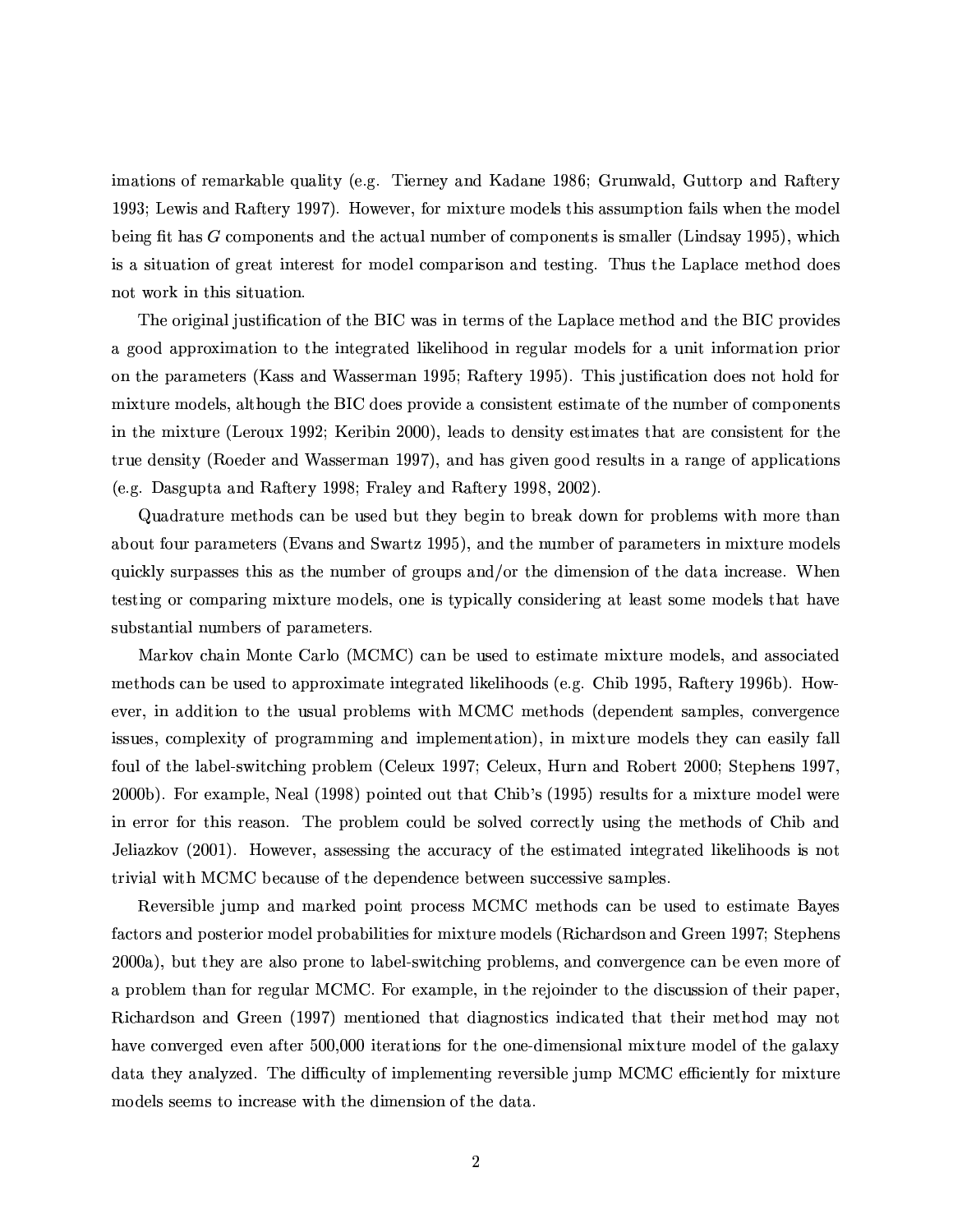Our goal in this paper is to propose adaptive importance sampling methods for integrated likelihoods in mixture models that are easy to implement and that avoid the difficulties we have been discussing. The method consists first of reformulating the model in terms of the unobserved group memberships, z, as is done, for example, for estimation via the EM algorithm, and then estimating the integrated likelihood using importance sampling on  $z$ . Analytic or quadrature methods are used for integration over  $\tau$ ; this is a "complete-data" problem and is often straightforward.

The success of any importance sampling method depends critically on the importance sampling function. Here we develop importance sampling functions that are themselves mixtures and are specified adaptively. We propose two approaches to this. The first takes defensive mixture importance sampling (Hesterberg 1995, Raghavan and Cox 1998) as a starting point, and the second is based on sampling via perturbation of an initial grouping that has high posterior probability.

Our goals for integrated likelihood estimators are reasonably accurate estimates of the integral, realistic estimates of the accuracy with which the integral is estimated, straightforward monitoring of convergence for estimates, practicality (in terms of programming time and computational time), and conceptual simplicity. Simulation studies suggest that our strategy meets all these goals.

The resulting strategy is easy to implement, involving only two simple dependent multinomial sampling schemes. The samples on which the estimate is based are independent, so there are no problems of standard error estimation due to dependence between samples, as with MCMC. Our approach includes a way of dealing with the label-switching problem that can plague other approaches, and also is self-monitoring.

An advantage of our approach is that the algorithm does not become more complicated as the complexity of the underlying mixture densities increases. Implementation for higher dimensional mixtures is similar to that for one-dimensional mixtures, reducing the coding burden normally associated with adapting Markov Chain Monte Carlo methods to various problems. It seems to provide quite good approximations to the integrated likelihood, reliable estimates of the associated standard error, and is easily monitored for convergence of the estimate.

In Section 2, we review mixture models, present our importance sampling based estimators, and show how they are applied in the context of multimodality due to the label-switching problem. Section 3 contains simulation results motivated by an application in molecular biology and applications to problems in astronomy and diabetes research. In Section 4, we discuss advantages, limitations, other methods and directions for future research.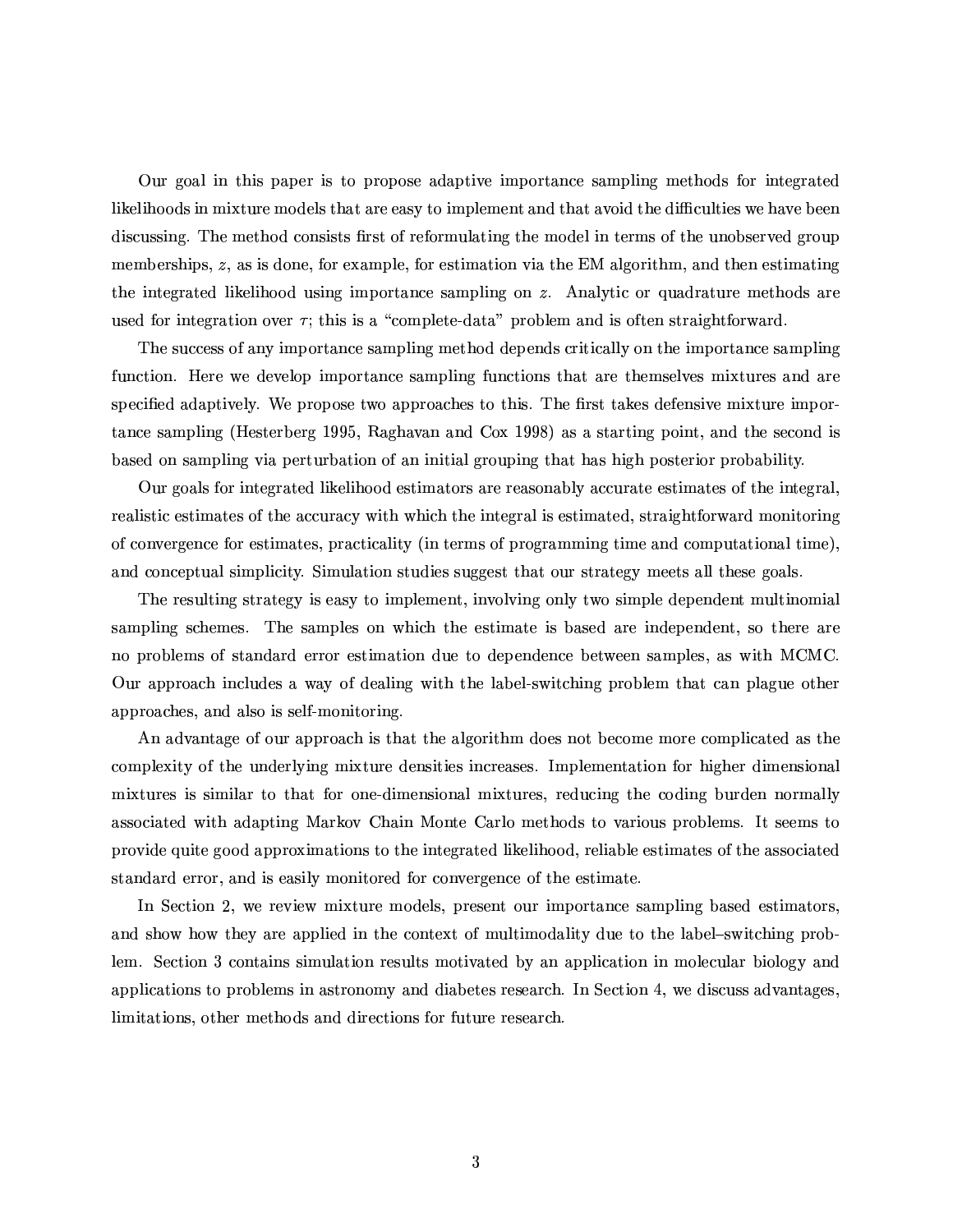### $\bf{2}$ Integrated Likelihoods for Mixture Models via Importance Sampling

#### Integrated Likelihoods for Finite Mixture Models  $2.1$

Let  $y = (y_1, \ldots, y_n)$  be a realization of a random sample from a G-component mixture distribution. The corresponding likelihood is

$$
\prod_{i=1}^{n} \sum_{j=1}^{G} \pi_j f_j(y_i | \theta_j) \equiv \prod_{i=1}^{n} p(y_i | \theta, \pi, G), \qquad (2)
$$

where the  $\pi_j$ 's are mixing proportions that sum to 1,  $\pi = (\pi_1, \ldots, \pi_G)$ , and the  $\theta_j$ 's are componentspecific parameter vectors with  $\theta = (\theta'_1, \ldots, \theta'_G)'$ . Each observation,  $y_i$ , arises from one of the G component densities,  $f_j$ ,  $j = 1, ..., G$ , but the group memberships are unknown. The parameter  $\pi_j$ is the unknown probability of an observation arising from  $f_j$ .

To obtain the integrated likelihood, or marginal probability of the data, the joint distribution of y and  $\tau = (\theta, \pi)$  is integrated with respect to the unknown parameters:

$$
I(y) \equiv \int_{\theta} \prod_{i=1}^{n} p(y_i | \theta, \pi) p(\theta, \pi) d\theta d\pi, \qquad (3)
$$

where  $p(\theta, \pi)$  is the prior density for  $(\theta, \pi)$ . Analytic integration of (3) is usually not feasible.

The component membership for  $y_i$  may be thought of as an unobserved random variable. When the component membership is known, the likelihood takes a simpler form. Let  $z_i \equiv (z_{i1}, \ldots, z_{iG})'$ be the vector that indicates component membership for the  $i^{th}$  observation such that  $z_{ij} = 1$  if  $y_i$ is from component j and 0 otherwise. The  $n \times G$  matrix  $z \equiv \{z_1, \ldots, z_n\}$  gives the component membership for the entire sample. Then

$$
I(y) = \int_{\tau} \prod_{i=1}^{n} \sum_{z_i} p(y_i|z_i, \theta, \pi) p(z_i|\theta, \pi) p(\theta, \pi) d\tau
$$
\n(4)

$$
= \sum_{z} \int_{\tau} \prod_{i=1}^{n} \prod_{j=1}^{G} (\pi_j f_j(y_i|\theta))^{z_{ij}} p(\theta, \pi) d\tau.
$$
 (5)

In (4), the summation is over the G possible values of  $z_i$ , and in (5) the summation is over all  $G^n$ possible values of z. Note that we have assumed that  $p(z_i|\theta,\pi) = p(z_i|\pi) = \prod_{j=1}^G \pi_j^{z_{ij}}$ . In the rest of this article, we also assume that  $\theta$  and  $\pi$  are independent a priori, so that  $p(\theta, \pi) = p(\theta)p(\pi)$ (where it is understood that the  $p(\cdot)$ 's refer to different functions, depending on the argument).

This formulation simplifies part of the problem, since the inner integral of (5) (an integration with respect to  $\tau = (\theta, \pi)$  often can be evaluated analytically, or at least closely approximated via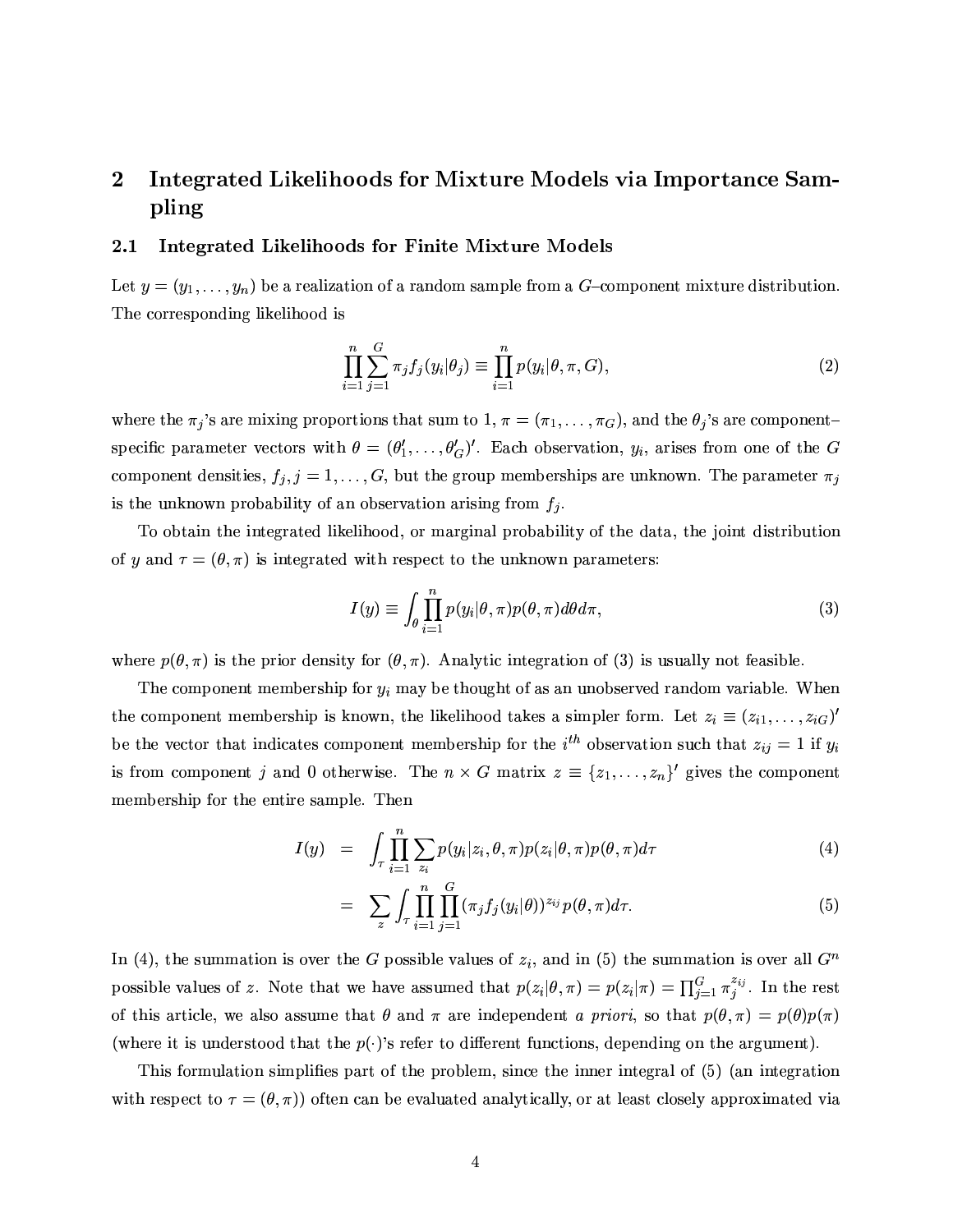the Laplace method or a similar approach, and may also be more amenable to numerical integration via quadrature. The problem then takes the following general form:

$$
I = \sum_{z} p(y|z)p(z). \tag{6}
$$

Here,  $p(y|z) = \int_{\tau} \prod_{i=1}^n p(y_i|z_i, \theta) p(\theta) d\theta$ , and  $p(z) = \int_{\pi} \prod_{i=1}^n p(z_i|\pi) p(\pi) d\pi$ . For the purposes of this article, we will assume that integration with respect to  $(\theta, \pi)$  can be done analytically. Desai (2000) and Desai and Emond (2001) treat cases where numerical methods are needed for integration with respect to  $(\theta, \pi)$ .

#### 2.2 Defensive Mixture Importance Sampling

Because of the size of the space of possible allocations of observations to components, sampling based methods are required to calculate the integral (6). A simple Monte Carlo approach to integration would sample the z from their marginal distribution  $p(z|G)$ . A Dirichlet prior on  $\lambda$ induces a Dirichlet-multinomial prior distribution on z. If a group assignment z is sampled from that induced prior distribution, then one could calculate an empirical average

$$
\hat{I}_{MC} = \frac{1}{T} \sum_{t=1}^{T} p(y|z^t, G). \tag{7}
$$

where the  $z^t$ ,  $t = 1...T$  are sampled from  $p(z|G)$ . However, the prior distribution on the component labels will be far too diffuse for many problems because many group assignments will have low posterior probability, yielding highly unstable  $\hat{I}_{MC}$  estimates.

Hammersley and Handscomb (1964) first suggested sampling from an "importance sampling distribution,"  $g(z)$ , that samples more often from "important" parts of the space of integration, yielding the importance sampling estimate

$$
\hat{I}_{IS} = \frac{1}{T} \sum_{t=1}^{T} p(y|z^t, G) w(z^t) = \frac{1}{T} \sum_{t=1}^{T} p(y|z^t, G) \frac{p(z^t|G)}{g(z^t)}.
$$
\n(8)

There is an optimal  $q(z)$  from which to sample. If one could sample from  $p(z|y, G)$  and had access to its analytic form, then

$$
\hat{I}_{IS} = \frac{1}{T} \sum_{t=1}^{T} p(y|z^t, G) \frac{p(z^t|G)}{p(z^t|y, G)} = p(y|G),\tag{9}
$$

is a zero-variance estimator of I. However, knowledge of  $p(z|y, G)$  requires the unknown  $p(y|G)$ , and so it is not available. Still, this gives hope that one could find an importance sampling function close to the optimal  $p(z|y, G)$  that would give estimates with lower variance than the Monte Carlo estimator.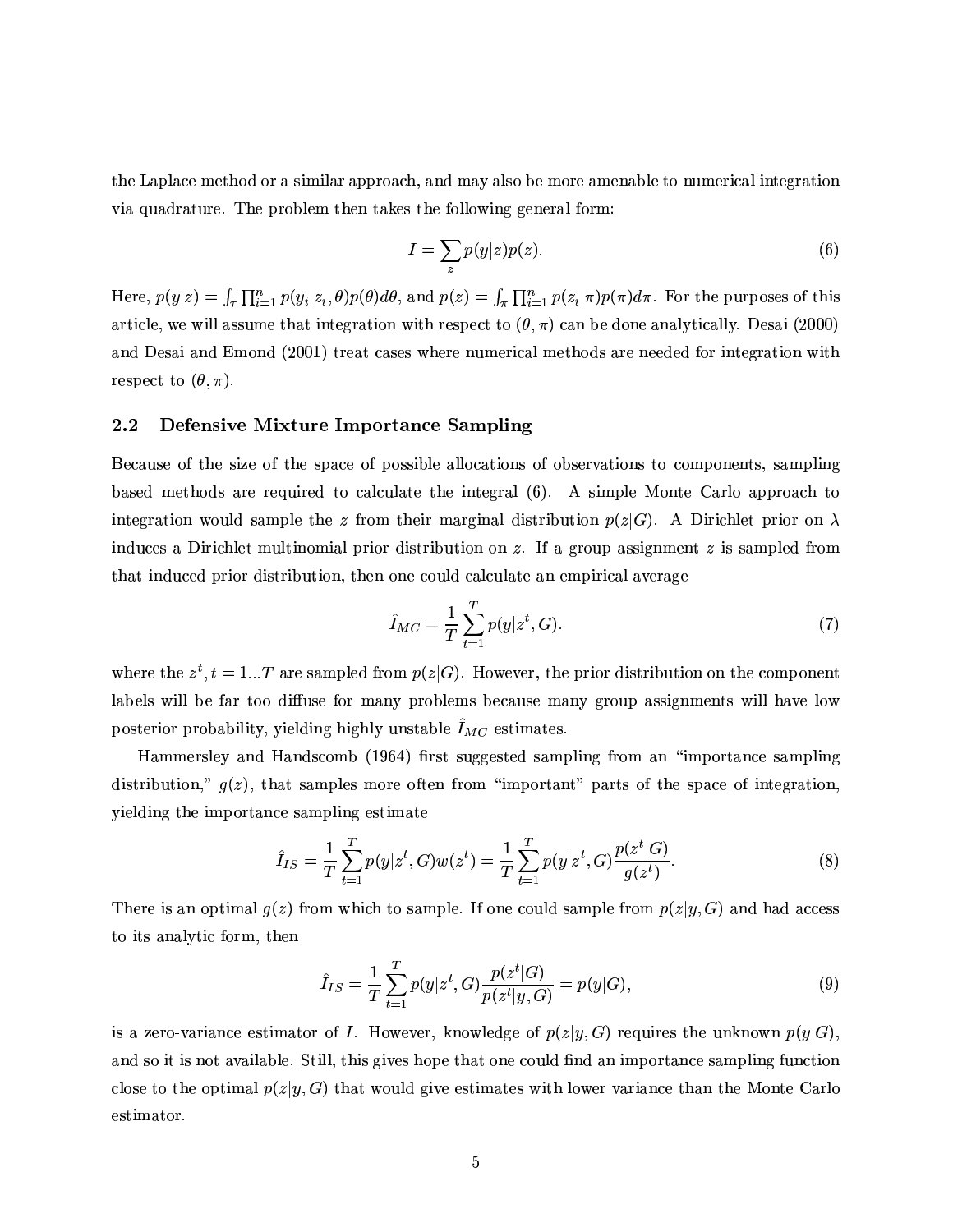Wei and Tanner (1990) suggest that  $p(z|\hat{\tau}, y, G)$  would make a good substitute for  $p(z|y, G)$  in an imputation context (where, in their case,  $z$  represented missing observations). However, in the mixture problem, the likelihood is typically multimodal and this importance sampling function is often concentrated around sets of labelings corresponding to just one likelihood mode, and so may not be a good approximation to  $p(z|y, G)$ . An overly concentrated importance sampling function can also cause difficulties because it may *increase* the variance of estimates of I, due to the high variability in the weights. For instance, if  $g(z)$  is small for a z that gives a large value of  $p(z|G)$ and  $p(y|z, G)$ , then the importance sampling estimate may have a very large variance.

Hesterberg (1995) suggested a simple fix for this particular drawback of importance sampling Although mixtures of importance sampling functions had been proposed in the past (Oh and Berger 1993; West 1993; Givens and Raftery 1996), Hesterberg was the first to suggest using the Monte Carlo sampling function,  $p(z|G)$ , as a component of the mixture importance sampling function  $\delta p(z|G) + (1-\delta)g(z)$ , giving the following importance sampling estimator

$$
\hat{I}_{DM} = \frac{1}{T} \sum_{t=1}^{T} p(y|z^t, G) \frac{p(z^t|G)}{\delta p(z|G) + (1-\delta)g(z)} = \frac{1}{T} \sum_{t=1}^{T} p(y|z^t, G) w^*(z^t)
$$
(10)

where  $g(z)$  is the usual sampling function that covers important parts of the space as before. One of the appealing advantages of using this defensive mixture importance sampling function is that the importance sampling weights  $w^*(z)$  are bounded by  $1/\delta$ . The choice  $\delta = 1$  results in the  $I_{MC}$ estimator, while  $\delta = 0$  gives the  $\hat{I}_{IS}$  estimator with importance sampling function  $g(z)$ . Hesterberg notes that a  $K$ -component mixture could also be used

$$
h(z) = \sum_{k=1}^{K-1} \delta_k g_k(z) + \delta_K p(z|G)
$$
 (11)

which would allow one to sample from different parts of the space.

#### 2.3 Choices of  $g(z)$

One promising choice of  $g(z)$  is Wei and Tanner's (1990) proposal,  $p(z|\hat{\tau}, y, G)$ . Sampling from  $p(z|\hat{\tau}, y, G)$  is simple to do, as one need only sample each component label from a multinomial distribution with probabilities equal to the conditional probabilities of group membership for each observation. An advantage of sampling on the component labels is that the sampling does not depend on the dimensionality of the data or the underlying parameter space. Multinomial sampling is fast and computationally inexpensive.

Still, using  $p(z|\hat{\tau}, y, G)$  has drawbacks. One is that it uses only one of the G! possible specifications of  $\hat{\tau}$ . The likelihood surface has G! modes corresponding to the G! different component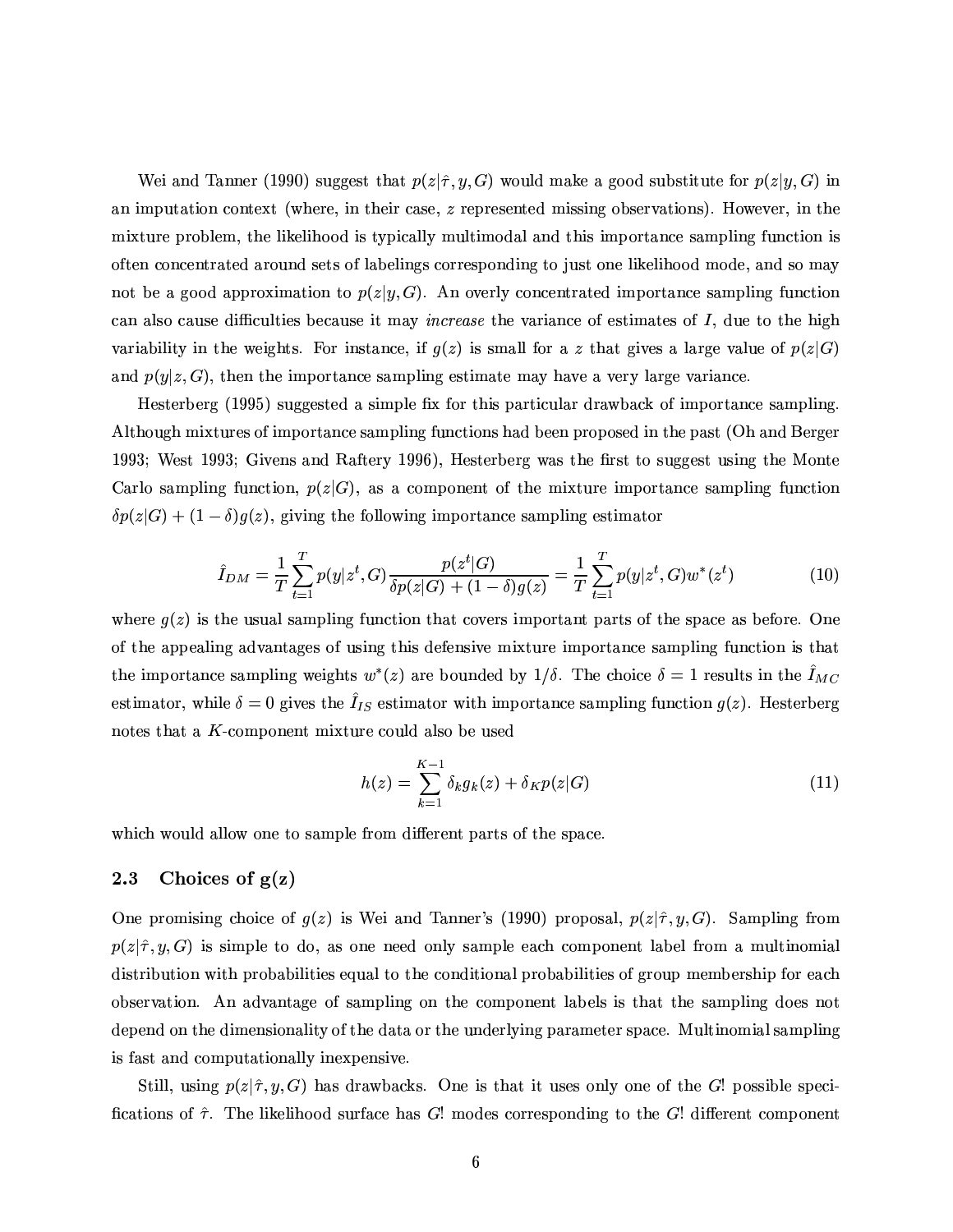labelings. For a likelihood symmetric prior distribution on the parameters (the most common choice in the literature), using a particular  $\hat{\tau}$  for  $p(z|\hat{\tau}, y, G)$  would result in either an underestimation of  $p(y|G)$  (because certain parts of the space would rarely be visited) or estimates of  $p(y|G)$  with high empirical variance (because of the larger importance sampling weights associated with sampling rare component labelings under a particular  $\hat{\tau}$ ). Another difficulty with sampling from  $p(z|\hat{\tau}, y, G)$ is that  $p(z|\hat{\tau}, y, G)$  often contains many values close to 1, which does not allow the importance sampling function to explore much of the space of component labels. In order to overcome the difficulties associated with sampling from  $p(z|\hat{\tau}, y, G)$ , we suggest two other importance sampling functions based on  $p(z|\hat{\tau}, y, G)$  in the following subsections.

#### 2.3.1 A Label-Switching Dependent Product of Multinomials

First, we introduce the following label-switching version of  $p(z|\hat{\tau}, y, G)$ . In most problems, there will be observations that have values of  $p(z_i|\hat{\tau}, y, G)$  very close to 1. In fact, many of these values will essentially be 1 to within rounding error. We will use these points as representative points to set a particular labeling of the components, and then sample the rest of the observations according to  $p(z|\hat{\tau}_s, y, G)$ , where  $\hat{\tau}_s$  has the maximum likelihood estimates labeled according to the labeling of the representative points.

We now more formally describe the algorithm. Let  $\hat{z}_1$  be the  $n \times G$  matrix of  $p(z_{ij}|\hat{\tau}_1, y, G)$ resulting from the EM algorithm, where each row sums to 1. Assume the observations are ordered such that  $\max_j \hat{z}_{ij} > \max_j \hat{z}_{(i+1)j}$ , for all i. Now assign the observations to components in the following way. For the first observation, let

$$
Pr(z_{1j}=1)=\frac{1}{G},\;j=1,...,G.
$$

In other words, observation 1 will be assigned to the components uniformly. Next, assign observation 2 to a group according to the following:

$$
Pr(z_{2j} = 1) = \begin{cases} \frac{1 - \hat{z}_{2l_1}}{G - 1} \text{ for } j \neq k_1\\ \hat{z}_{2l_1} \text{ for } j = k_1, \end{cases}
$$

where  $k_1$  is the group to which observation 1 was assigned and  $l_1 = \argmax_i \hat{z}_{1i}$ , i.e. the  $\hat{z}_1$  matrix column for which observation 1 has the highest conditional probability. Observation 2 has high probability of being assigned to the same group as observation 1 if they have high conditional probability for the same group label according to  $\hat{z}_1$ ,; otherwise observation 2 will be assigned uniformly to the remaining groups.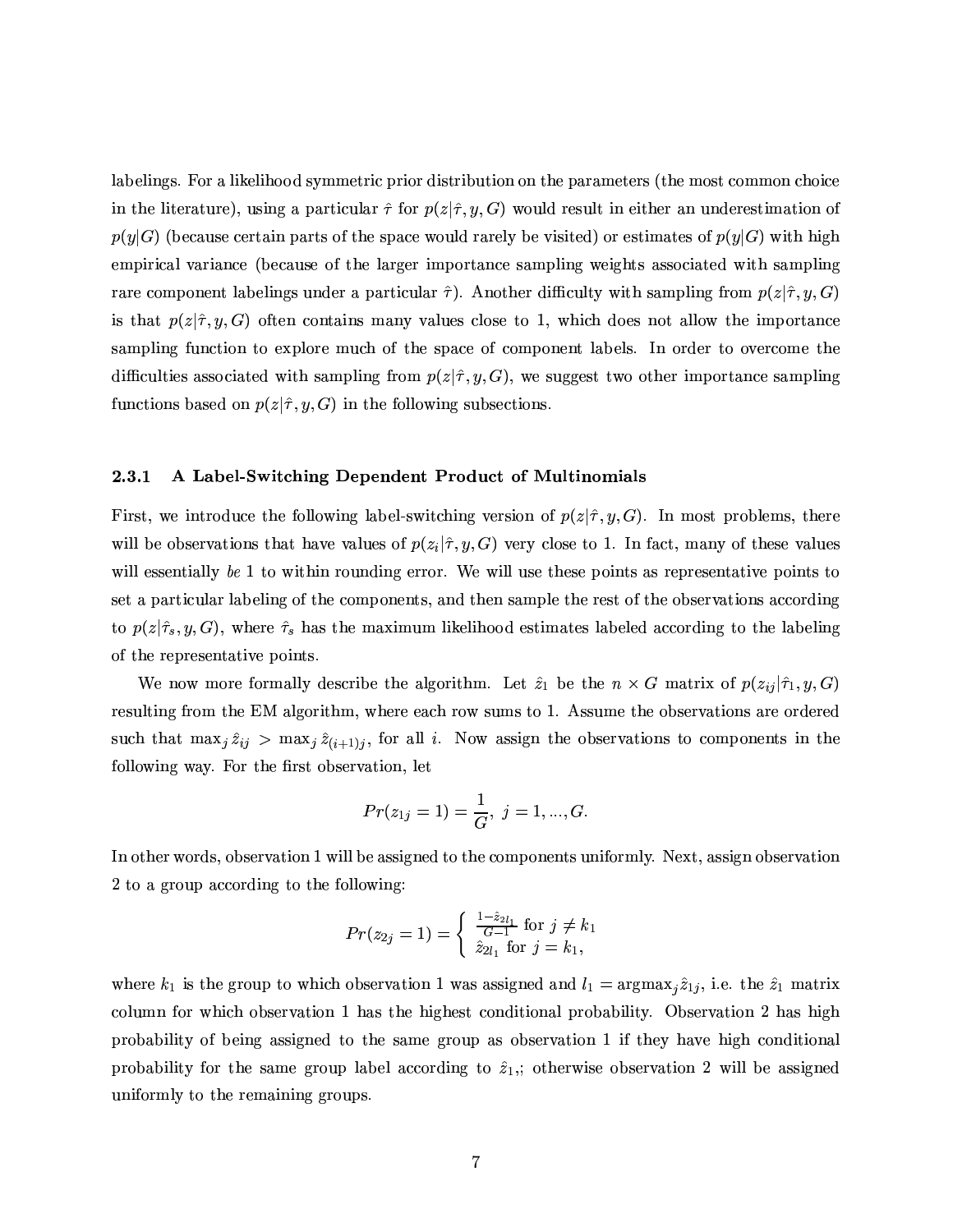Now, if observation 2 is assigned to a different group than observation 1, assign observation 3 in the following way:

If  $\arg\max_j \hat{z}_{2j} \neq k_1$ :

$$
Pr(z_{3j} = 1) = \begin{cases} \n\hat{z}_{3l_1} \text{ for } j = k_1 \\
\frac{1 - \hat{z}_{3l_1} - \hat{z}_{3l_2}}{G - 2} \text{ for } j \neq k_1, k_2 \\
\hat{z}_{3l_2} \text{ for } j = k_2.\n\end{cases}
$$

If  $\arg\max_j \hat{z}_{2j} = k_1$ :

$$
Pr(z_{3j} = 1) = \begin{cases} \frac{1 - \hat{z}_{3l_1}}{G - 1} \text{ for } j \neq k_1\\ \hat{z}_{3l_1} \text{ for } j = k_1, \end{cases}
$$

where  $l_2 = \text{argmax}_j z_{2j}$  and  $k_2$  is the group to which observation 2 was assigned.

If observation 2 is assigned to group  $k_1$ , then assign observation 3 according to the following:

$$
Pr(z_{3j} = 1) = \begin{cases} \frac{1 - \hat{z}_{3l_1}}{G - 1} \text{ for } j \neq k_1\\ \hat{z}_{3l_1} \text{ for } j = k_1. \end{cases}
$$

Continue assigning observations in this way until  $G-1$  representatives have been assigned, which then leads to assignment of observations according to a permuted version of the original  $\hat{z}_1$  matrix. A specific example of this dependent sampling method makes the algorithm a bit more clear.

**Example 1.** Consider the following example  $\hat{z}$  matrix, for  $n = 4$  observations and  $G = 3$  components:

$$
\hat{z}_1 = \left[\begin{array}{cccc}0.0 & 1.0 & 0.0 \\ 0.99 & 0.005 & 0.005 \\ 0.60 & 0.30 & 0.10 \\ 0.25 & 0.40 & 0.35\end{array}\right]
$$

The algorithm assigns the first observation to groups uniformly. Assume that observation 1 has been assigned to component 3. That means that observation 2 will be assigned in the following manner:

$$
Pr(z_{21} = 1) = Pr(z_{22} = 1) = \frac{0.995}{2} = 0.4475
$$
  
 
$$
Pr(z_{23} = 1) = 0.005
$$

Now say that observation 2 has been assigned to component 2. Then, assign observations 3 and 4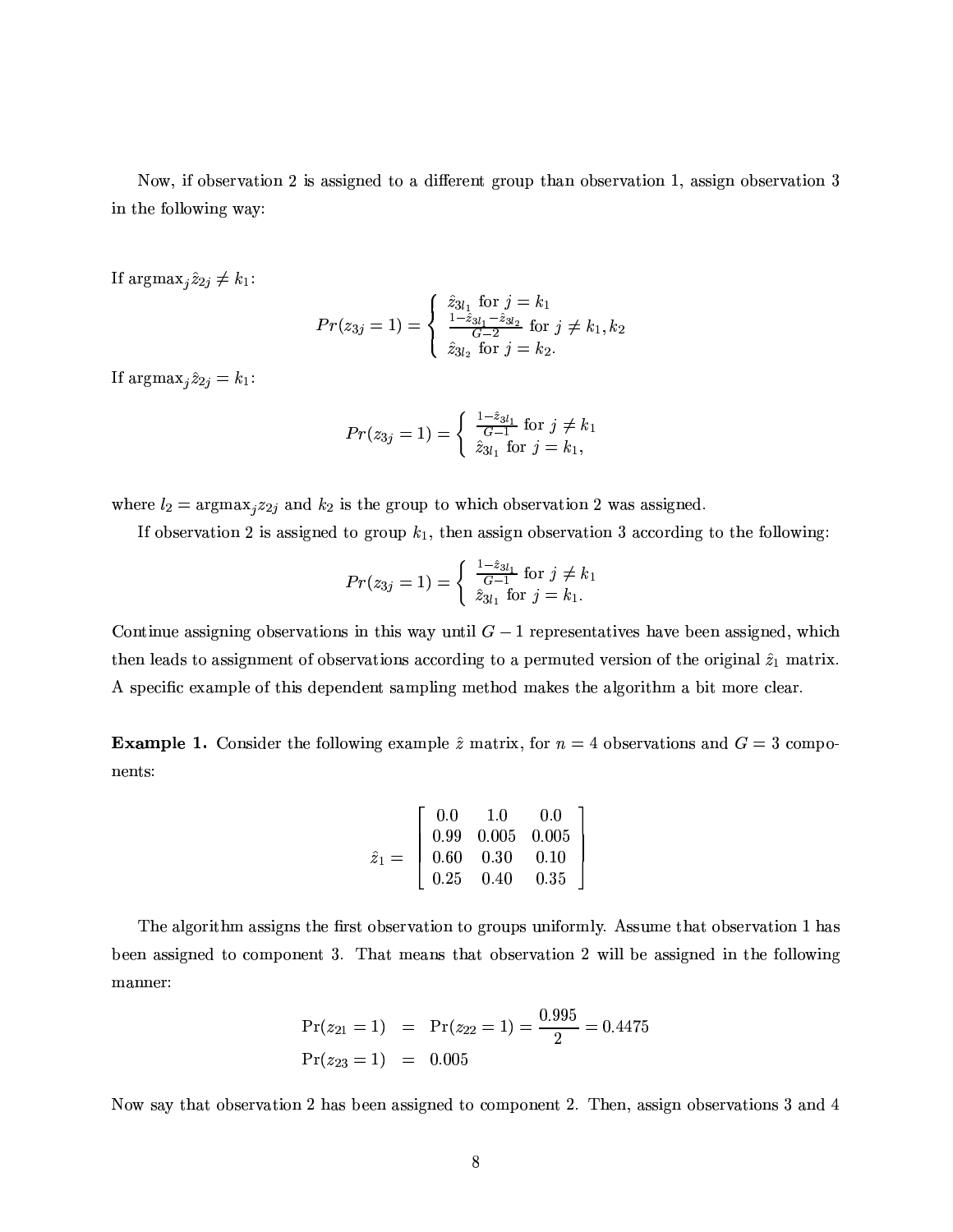according to the following probabilities:

$$
Pr(z_{31} = 1) = 0.10 \tPr(z_{41} = 1) = 0.35
$$
  
\n
$$
Pr(z_{32} = 1) = 0.60 \tPr(z_{42} = 1) = 0.25
$$
  
\n
$$
Pr(z_{33} = 1) = 0.30 \tPr(z_{43} = 1) = 0.40
$$

Note how the sampling will be equivalent to sampling from a permuted  $\hat{z}$  matrix for observations 3 and 4.

Now consider a second case. Let observation 1 again be assigned to group 3, but now assume that observation 2 is also assigned to group 3. Then the algorithm specifies the following sampling probabilities for observation 3:

$$
Pr(z_{31} = 1) = Pr(z_{32} = 1) = \frac{0.70}{2} = 0.35
$$
  
Pr(z\_{33} = 1) = 0.30.

And then, if observation 3 is assigned to group 1, then one uses the following probabilities for observation 4:

$$
Pr(z_{41} = 1) = 0.25
$$
  
\n
$$
Pr(z_{42} = 1) = 0.35
$$
  
\n
$$
Pr(z_{43} = 1) = 0.40
$$

The optimal situation in which to use such a sampling method would be when the  $\hat{z}$  matrix has  $G-1$  observations such that each observation has probability very close to 1, but all for different groups. This way, one would be sampling from permuted versions of the  $\hat{z}$  matrix, without incurring the extra computational expense necessary to sample from a specific  $\hat{z}$  and then randomly permute the labels (as the importance sampling function  $g(z)$  in this case would have G! summands to be calculated at each iteration). The joint probability of any simulated z value,  $z^*$ , is easy to calculate. since  $Pr(z = z^*) = Pr(z_1 = z_1^*) Pr(z_2 = z_2^* | z_1 = z_1^*) \cdots Pr(z_n = z_n^* | z_{n-1} = z_{n-1}^*, ..., z_1 = z_1^*)$ , where each probability is determined by the algorithm and requires only recording the probability used at the time of sampling. It may be viewed as a sequential importance sampling function (Liu et al. 1998; MacEachern et al. 1999).

This dependent sampling method addresses the multimodality of the likelihood due to labelswitching, but does not address a problem inherent in using a  $\hat{z}$  matrix that contains many values very close to either zero or one. We propose a second potential candidate for importance sampling that addresses this drawback of using such a  $\hat{z}$  matrix for multinomial sampling.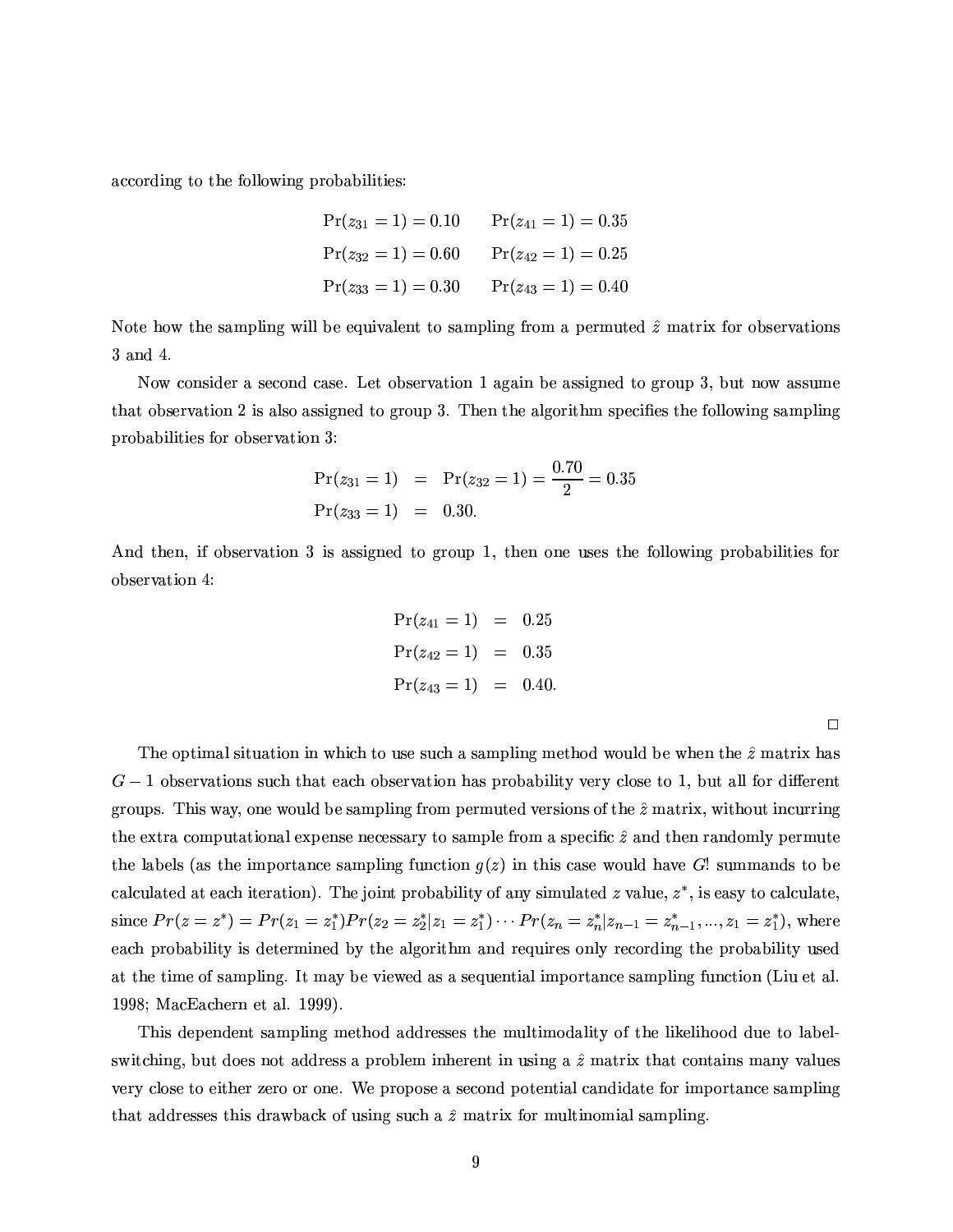#### 2.3.2 A Product of Dirichlet-Multinomials

One of the problems with sampling only from the prior on z,  $p(z|G)$ , is that many observations that "should" be in the same group will not be with high probability (or observations that "should not" be in the same group together will be with high probability). We propose using the  $\hat{z}$  matrix to determine preliminary groupings of observations, and then applying the Dirichlet-Multinomial sampling function to each of these groups individually. By doing so, a weak dependency is built amongst observations which have high posterior probability of belonging to the same group.

As before, let  $\hat{z}_1$  be the matrix of  $p(z_{ij}|\hat{\tau}_1,y,G)$  for a specific permutation of the component labels. Create G groups by assigning observations, initially, to group  $l_i$ , where  $l_i = \text{argmax}_i \hat{z}_{ij}$ . Then, for each non-empty group  $r, (r = 1, ..., G)$ , sample  $\eta_r$  from a Dirichlet distribution with parameter vector  $\alpha_r = (\alpha_{r1}, ..., \alpha_{rG})$ . Now, for each group, re-assign observations to groups according to their group-specific  $\eta_r$ .

**Example 2.** The  $\hat{z}_1$  matrix from the previous example yields the following initial groupings of observations:

| Group 1     | $\therefore$ Observations 2.3 |
|-------------|-------------------------------|
|             | Group 2 : Observations $1,4$  |
| Group $3$ : | Empty                         |

Draw  $\eta_1$  from a Dirichlet  $(\alpha_{11},...,\alpha_{1G})$  and  $\eta_2$  from a Dirichlet  $(\alpha_{21},...,\alpha_{2G})$ . Next assign observations according to the following:

$$
Pr(z_{1j} = 1) = Pr(z_{4j} = 1) = \eta_{2j}
$$
  

$$
Pr(z_{2j} = 1) = Pr(z_{3j} = 1) = \eta_{1j}
$$

One could envision many different values of the parameters  $\alpha_r$ , but we found that taking  $\alpha_{rj} = 1$  for all r, j works reasonably well. The reason for this is that the sampling distribution assigns observations symmetrically to groups (which obviates the difficulties due to label switching encountered with use of  $p(z|\hat{\tau}, y, G)$  directly) and also gives a fair number of samples of z such that the G initial groupings remain roughly intact. The required probabilities  $g_2(z)$  are

$$
g_2(z) = \prod_{r=1}^{G} \frac{\Gamma(\sum_j \alpha_{rj})}{\Gamma(\sum_j n_{rj} + \alpha_{rj})} \frac{\prod_j \Gamma(n_{rj} + \alpha_{rj})}{\prod_j \Gamma(\alpha_{rj})}
$$
(12)

where  $n_{rj}$  is the number of observations from the  $r^{th}$  group assigned to the  $j^{th}$  group.  $\Delta$ 

Our two proposed sampling distributions accomplish different goals. The label-switching dependent product of multinomials primarily samples label allocations that correspond to one specific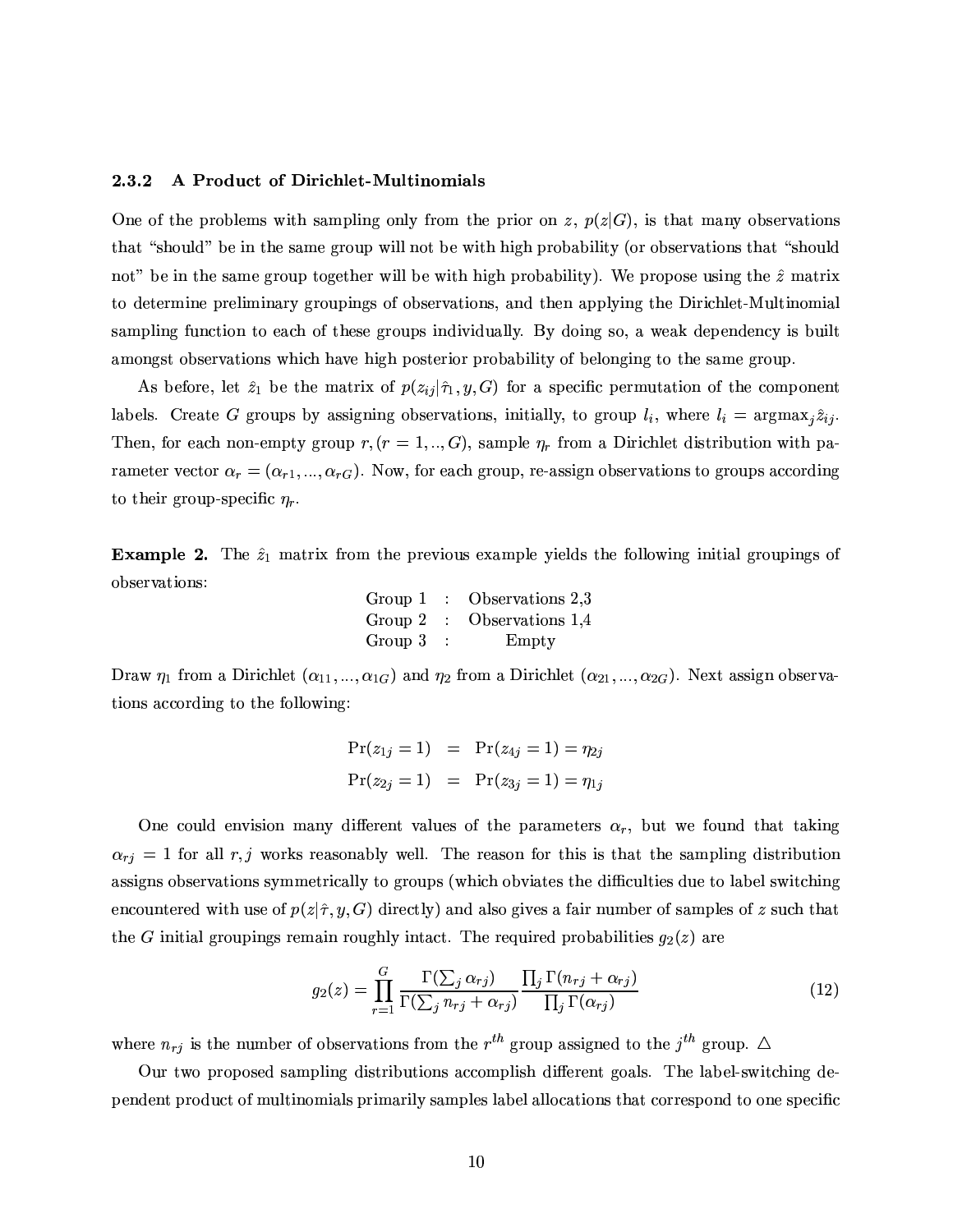likelihood mode of the parameters. For well-separated mixtures, one would expect these allocations to provide most of the mass in

$$
I = \sum_{z} p(y|z, G) p(z|G).
$$

However, due to the presence of local modes beyond those due to label-switching, sampling from the  $\hat{z}$  matrix corresponding to just one mode will probably be inefficient. The product of Dirichletmultinomials will sample other parts of the space more often, which helps to guard against large importance sampling weights.

#### $2.4$ Incremental Mixture Importance Sampling (IMIS)

The importance sampling functions we have just described can miss areas of high posterior probability. To avoid this, we propose adaptively specifying the mixture importance sampling function by incrementally adding components to the mixture to capture parts of the space that have been missed, We use a mixture importance sampling function (as in Geyer (1991)), based on several  $\hat{\tau}_i$ 's, where each  $\hat{\tau}_j$  corresponds to a local posterior mode.

Implementation requires a method for choosing the  $\hat{\tau}_j$ 's. A missed area of high posterior probability is indicated by a high importance sampling weight. At each iteration of our incremental algorithm, a new importance sampling function is specified by adding a mixture component to the importance sampling function at the previous iteration. The component added corresponds to the  $z^t$  with the highest weight at the previous iteration, denoted by  $z^*$ , and has the form  $p(z|\tau^*, y, G)$ , where  $\tau^*$  is the mode of  $p(\tau|y, z^*, G)$ .

The add-one methodology retains most of the simplicity of the original proposed importance sampling method, but has the flexibility to sample from important parts of the space neglected by other importance sampling functions based on only one initial  $\hat{\tau}$ . We call the resulting algorithm Incremental Mixture Importance Sampling (IMIS). Here is a summary of it:

1. Sample a set of T label assignments  $z^{(0)}$  from the mixture distribution

$$
g^{(0)}(z) = \delta_1 g_1(z) + \delta_2 g_2(z) + \delta_3 p(z|G), \qquad (13)
$$

where  $p(z|G)$  is the induced prior distribution on z,  $g_1(z)$  is the label-switching product of multinomials described in Section 2.3.1, and  $g_2(z)$  is the product of Dirichlet-Multinomials described in Section 2.3.2, where both of the non-prior functions are based on the original  $\hat{z}$  matrix of conditional probabilities  $p(z|\hat{\tau}^{(0)}, y, G)$ , obtained, for instance, via the EM algorithm. For now, set  $\delta_1 = \delta_2 = .25$  and  $\delta_3 = .5$ .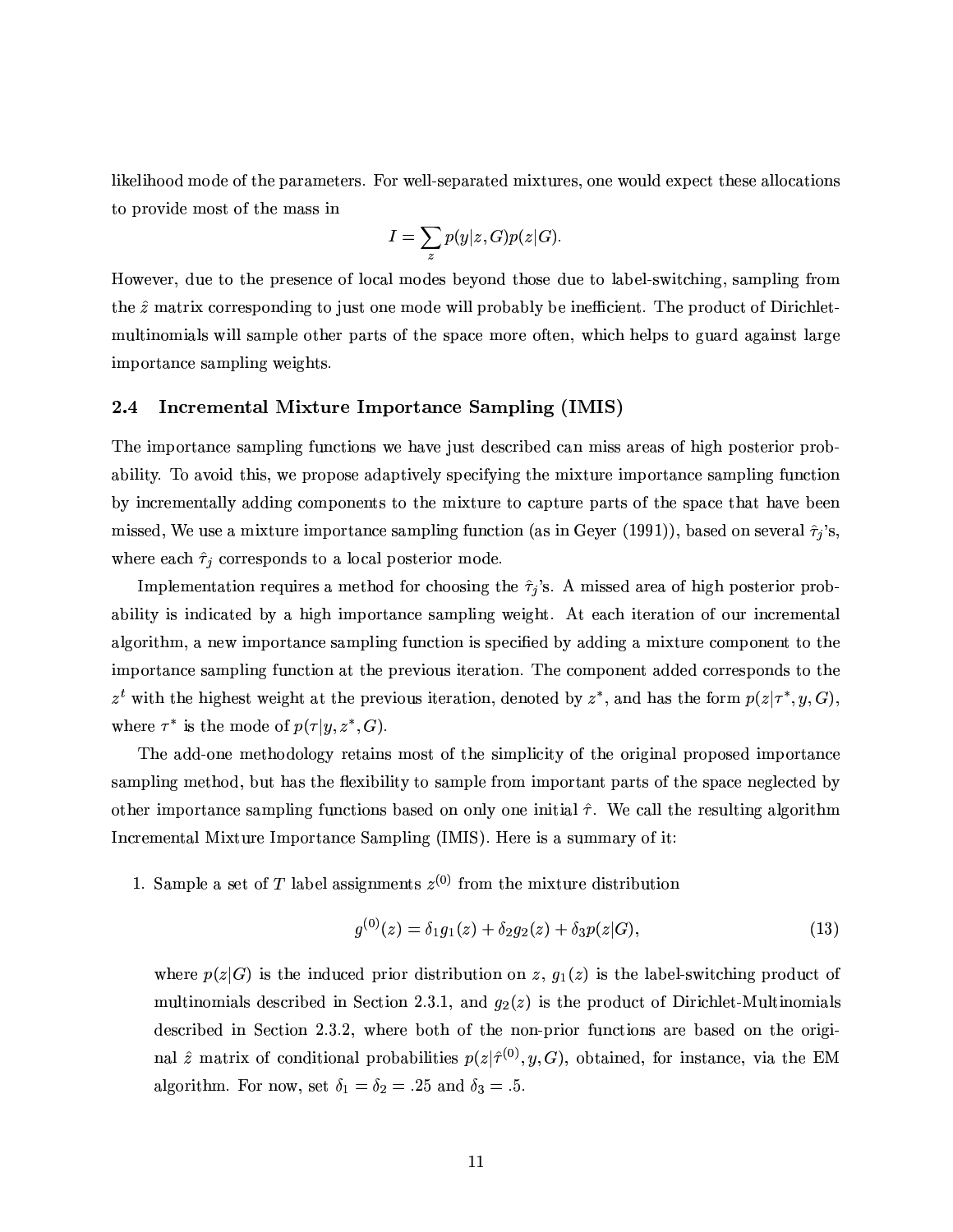2. Use the sampled  $z^t$ 's to calculate an initial estimate of I:

$$
\hat{I}^0 = \sum_{t=1}^T p(y|z^t, G) \frac{p(z)}{g^{(0)}(z)}
$$

and store the  $z^t$  that yields the largest value of  $p(y|z^t, G) \frac{p(z^t|G)}{q^{(0)}(z^t)}$  (call this  $z_0^*$ ).

- 3. Find the posterior mode of  $p(\tau | y, z_0^*, G)$ ,  $\hat{\tau}_1$ .
- 4. Create a new  $\hat{z}$  matrix  $(\hat{z}_1)$  based on  $\hat{\tau}_1$ , i.e. using  $p(z_{ij}|\hat{\tau}_1, y, G)$ .
- 5. Add two new components to the previous importance sampling function to create a new mixture importance sampling function:

$$
g^{(1)}(z) = \delta_1 g_1(z) + \delta_2 g_2(z) + \delta_3 g_3(z) + \delta_4 g_4(z) + \delta_5 p(z)
$$

where  $g_1(z)$  and  $g_2(z)$  are the same as before and  $g_3(z)$  and  $g_4(z)$  are the label-switching product multinomial and the product of Dirichlet multinomials based on  $\hat{z}_1$ . Set  $\delta_i = \frac{1-\delta_5}{4}$ for  $i = 1, ..., 4$  and  $\delta_5 = .5$ .

- 6. Return to step (1) and sample from the new mixture distribution  $g^{(1)}(z)$ , repeating steps (1)-(6), adding two components at a time based on newly generated  $\hat{z}_k$ 's, until  $\hat{I}^k$  becomes relatively stable.
- 7. After obtaining a K component adaptive mixture by finding  $(K-1)/2$   $\hat{\tau}_j$ 's, one can take a larger sample from this final mixture importance sampling function (say with  $T_K = 10T$ ).

#### **Examples**  $\bf{3}$

We now present three applications of the adaptive importance sampling method. The first set of examples and simulations focuses on a simple binomial mixture problem from cancer research. establishing that the method works in a situation where results can be compared to a known value of I. The second example is a common one-dimensional Gaussian mixture example showing that the method works well compared to a Markov Chain Monte Carlo method. Finally, we give a higher-dimensional example.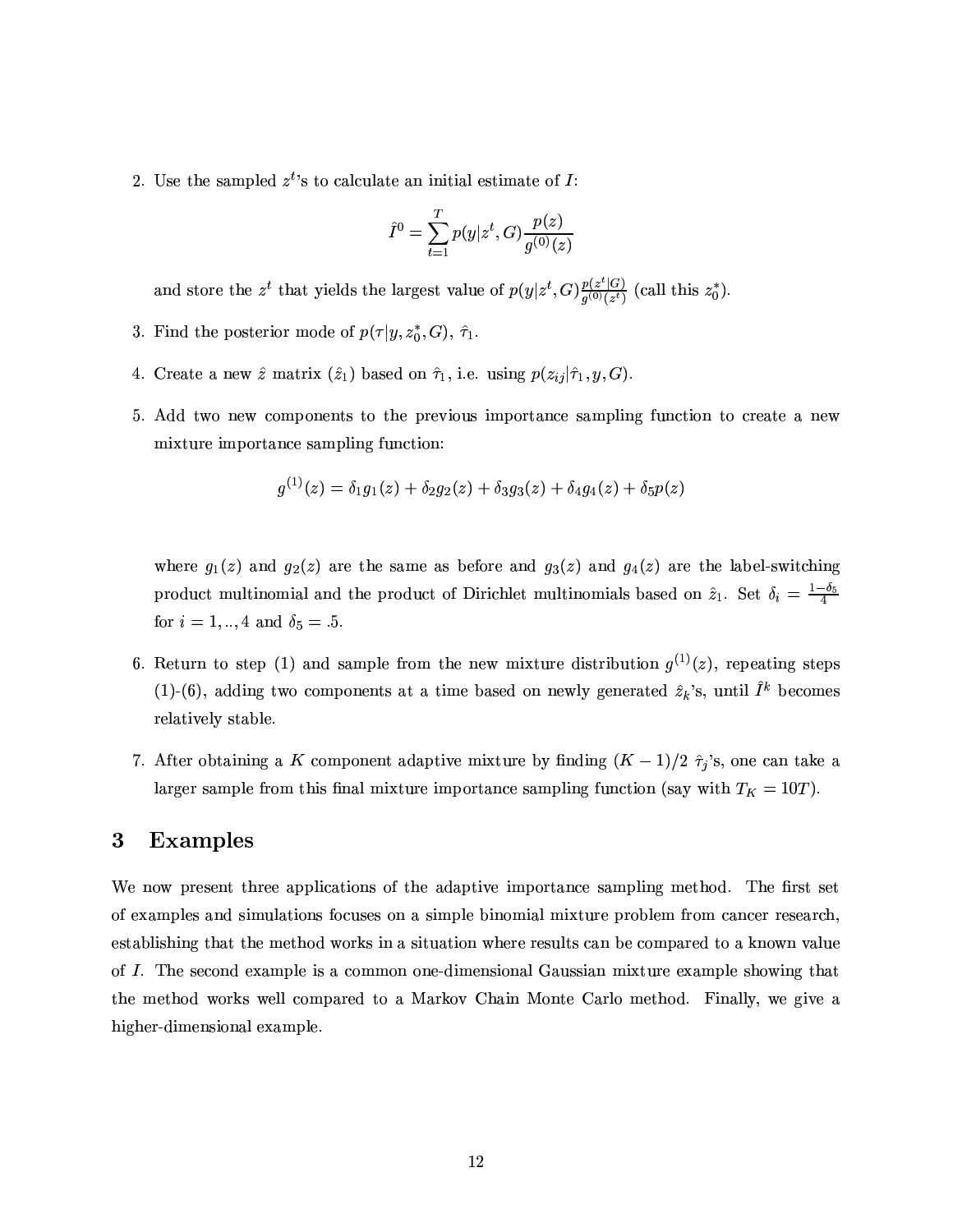Table 1: Likelihood modes for Data Set 3

| $-\log(p(y \hat{\tau}, G))$ | $\mu_1$ | $\mu_2$ |      | $p(y, \tilde{z})$ |
|-----------------------------|---------|---------|------|-------------------|
| 175.74                      | .169    | .276    | .155 | 2.48              |
| 175.78                      | .220    | .151    | .5   | 0.0013            |
| 175.91                      | .185    | NА      | 10   | 11.3              |

Note:  $p(y, \tilde{z})$  is the value of  $p(y, z|G)$  evaluated at z values corresponding to the assignment of each observation to the group for which it has maximum  $p(z|\hat{\tau}, y, G)$ .

#### $3.1$ Tumor Site Data

First, we examine the use of the method to calculate integrated likelihood values for a mixture of binomial distributions where the data are in the form of  $y_i$  successes in  $n_i$  trials. We consider two small tumor-site datasets (Shibagaki, Shimada, Wagata, Ikenaga, Imamura, and Ishizaki 1994; Barrett, Galipeau, Sanchez, Emond, and Reid 1996) where the scientific goal is to determine if there are one or two components in the mixture distribution (Newton, Gould, Reznikoff, and Haag 1998). Data sets 1 and 2 are subsets from the two allelotype data sets respectively. Data set 3 consists of simulated data from a single binomial component with mean 0.22 and  $n_i$ 's the same as the  $n_i$ 's in Data set 2. We will use uniform prior distributions for the binomial parameters  $(\mu_q)$ and the mixing parameters,  $\lambda$ .

The likelihood surfaces for the parameters  $\tau$  range from highly peaked (in Data Set 1) to very flat, with multiple modes (Data Set 3). Table 1 shows three local modes of the likelihood surface for Data Set 3, along with the values of  $p(y, z|G)$  evaluated at z values corresponding to the assignment of each observation to the group for which it has maximum  $p(z|\hat{\tau}, y, G)$ . Note that the  $\hat{\tau}$  that corresponds to the largest value of the likelihood does not correspond to the z that gives the largest value of  $p(y, z|G)$ . This suggests that an adaptive method that searches for good  $\hat{\tau}$ 's to use for several  $\hat{z}$  sampling matrices may be useful even for simple problems.

Table 2 shows the results using various  $\delta$  values for two-component importance sampling functions. The first set of results corresponds to using the label-switching importance sampling function in conjunction with the prior as part of a defensive mixture distribution. The choice of  $\delta$  affects the quality of the  $\hat{I}$  estimates. The second set of results corresponds to using the product of Dirichletmultinomials as the non-prior component of a defensive mixture. Note that using a  $\delta$  value between 0 and 1 does not greatly affect the accuracy of the results, but setting  $\delta = 0$  or 1 results in estimates with high observed and estimated variance.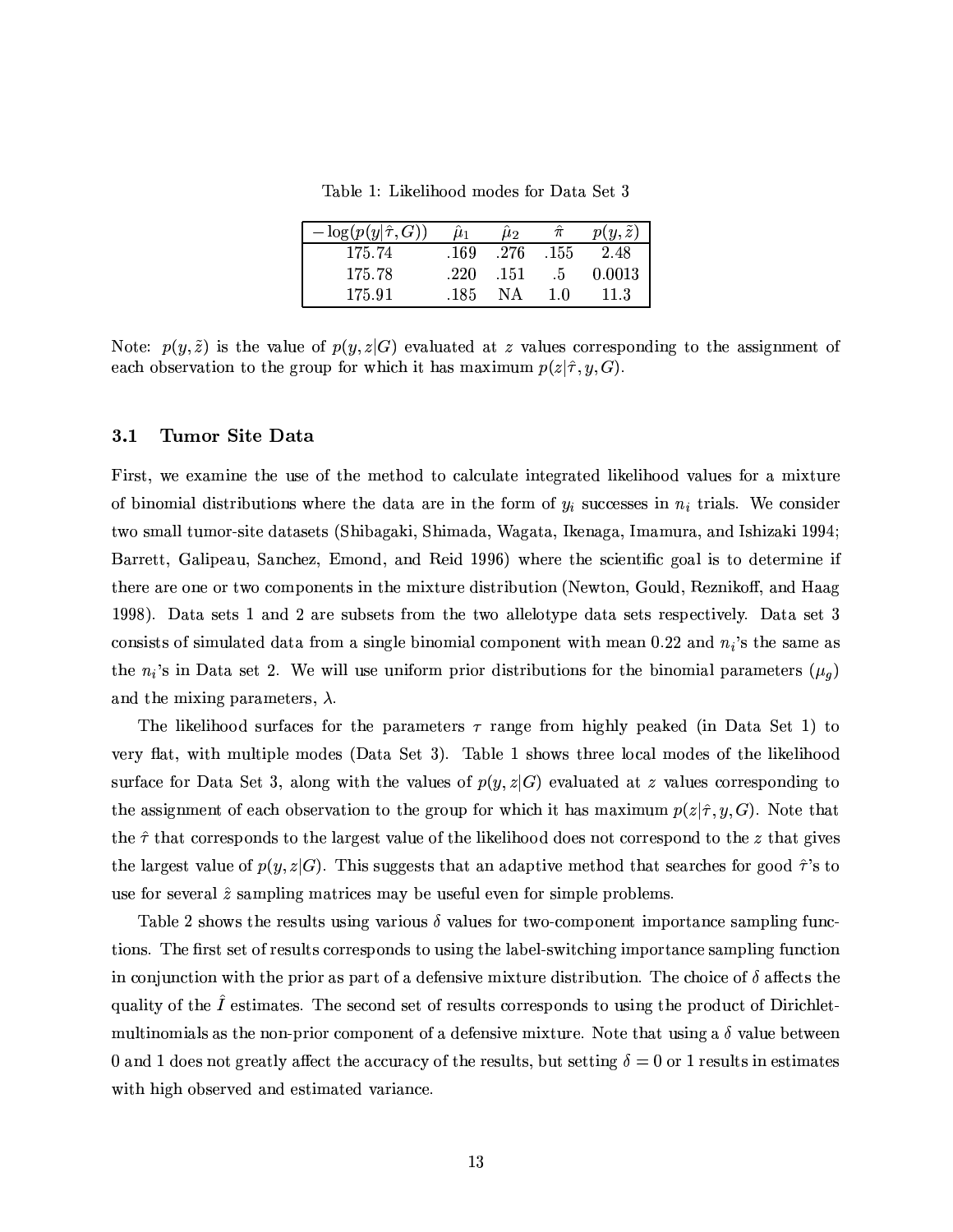| Data set 1: markedly peaked likelihood: True $log(I) = -43.59$ |                         |                    |                                                        |                            |                    |                                                                  |
|----------------------------------------------------------------|-------------------------|--------------------|--------------------------------------------------------|----------------------------|--------------------|------------------------------------------------------------------|
|                                                                | Product of Multinomials |                    |                                                        | Prod. of Dir.-Multinomials |                    |                                                                  |
| $\delta$                                                       | $log(\hat{I})$          | $CV(\hat{I})$      | $CV(\hat{I})$                                          | $\log(\hat{I})$            | $CV(\hat{I})$      | $CV(\hat{I})$                                                    |
| $\overline{0}$                                                 | $-43.59$                | 0.233              | 0.036                                                  | $-43.60$                   | 0.040              | 0.041                                                            |
| 0.25                                                           | $-43.58$                | 0.031              | 0.031                                                  | $-43.59$                   | 0.040              | 0.048                                                            |
| 0.50                                                           | $-43.59$                | $\overline{0.028}$ | 0.027                                                  | $-43.58$                   | $\overline{0.052}$ | 0.058                                                            |
| 0.75                                                           | $-43.59$                | 0.028              | 0.032                                                  | $-43.58$                   | 0.072              | 0.080                                                            |
| 1.00                                                           | $-43.63$                | $\overline{0.248}$ | 0.291                                                  | $-43.63$                   | $\overline{0.2}48$ | 0.291                                                            |
|                                                                |                         |                    | Data set 2: peaked likelihood : True $log(I) = -44.55$ |                            |                    |                                                                  |
|                                                                |                         |                    | Product of Multinomials                                |                            |                    | Prod. of Dir.-Multinomials                                       |
| $\delta$                                                       | $log(\hat{I})$          | $CV(\hat{I})$      | $CV(\hat{I})$                                          | $log(\hat{I})$             | $CV(\hat{I})$      | $CV(\hat{I})$                                                    |
| 0.00                                                           | $-44.60$                | 0.250              | 0.071                                                  | -44.54                     | 0.038              | 0.038                                                            |
| $\overline{0.25}$                                              | $-44.55$                | 0.045              | 0.040                                                  | $-44.56$                   | 0.040              | 0.043                                                            |
| 0.50                                                           | $-44.55$                | 0.042              | 0.038                                                  | $-44.55$                   | 0.042              | 0.051                                                            |
| 0.75                                                           | $-44.55$                | 0.044              | 0.040                                                  | $-44.55$                   | 0.073              | 0.068                                                            |
| 1.00                                                           | $-44.61$                | 0.276              | 0.238                                                  | $-44.61$                   | 0.276              | 0.238                                                            |
|                                                                |                         |                    |                                                        |                            |                    | Data set 3: flat, multimodal likelihood : True $log(I) = -38.39$ |
|                                                                |                         |                    | Product of Multinomials                                |                            |                    | Prod. of Dir.Multinomials                                        |
| $\delta$                                                       | $log(\hat{I})$          | $CV(\hat{I})$      | $CV(\hat{I})$                                          | $log(\hat{I})$             | $CV(\hat{I})$      | $CV(\hat{I})$                                                    |
| 0.00                                                           | $-38.51$                | 0.437              | 0.130                                                  | $-38.39$                   | 0.025              | 0.025                                                            |
| $\overline{0.25}$                                              | $-38.39$                | $\overline{0.0}32$ | 0.035                                                  | $-38.39$                   | 0.023              | 0.022                                                            |
| 0.50                                                           | $-38.39$                | 0.021              | 0.024                                                  | $-38.39$                   | 0.022              | 0.021                                                            |
| 0.75                                                           | $-38.38$                | 0.019              | 0.020                                                  | $-38.39$                   | 0.018              | 0.020                                                            |
| 1.00                                                           | $-38.39$                | 0.022              | 0.022                                                  | $-38.39$                   | 0.022              | 0.022                                                            |

Table 2: Results for Data Sets 1-3 for Various  $\delta$  Values Using Two Component Defensive Mixtures for the Two Choices for  $g(z)$ .

Notes: Results based on 100 trials of  $T = 1,000$  samples from each of the two importance sampling functions.  $\tilde{I}$  is the average of the  $\hat{I}$  estimates, CV( $\hat{I}$ ) is the coefficient of variation (CV) of the 100  $\$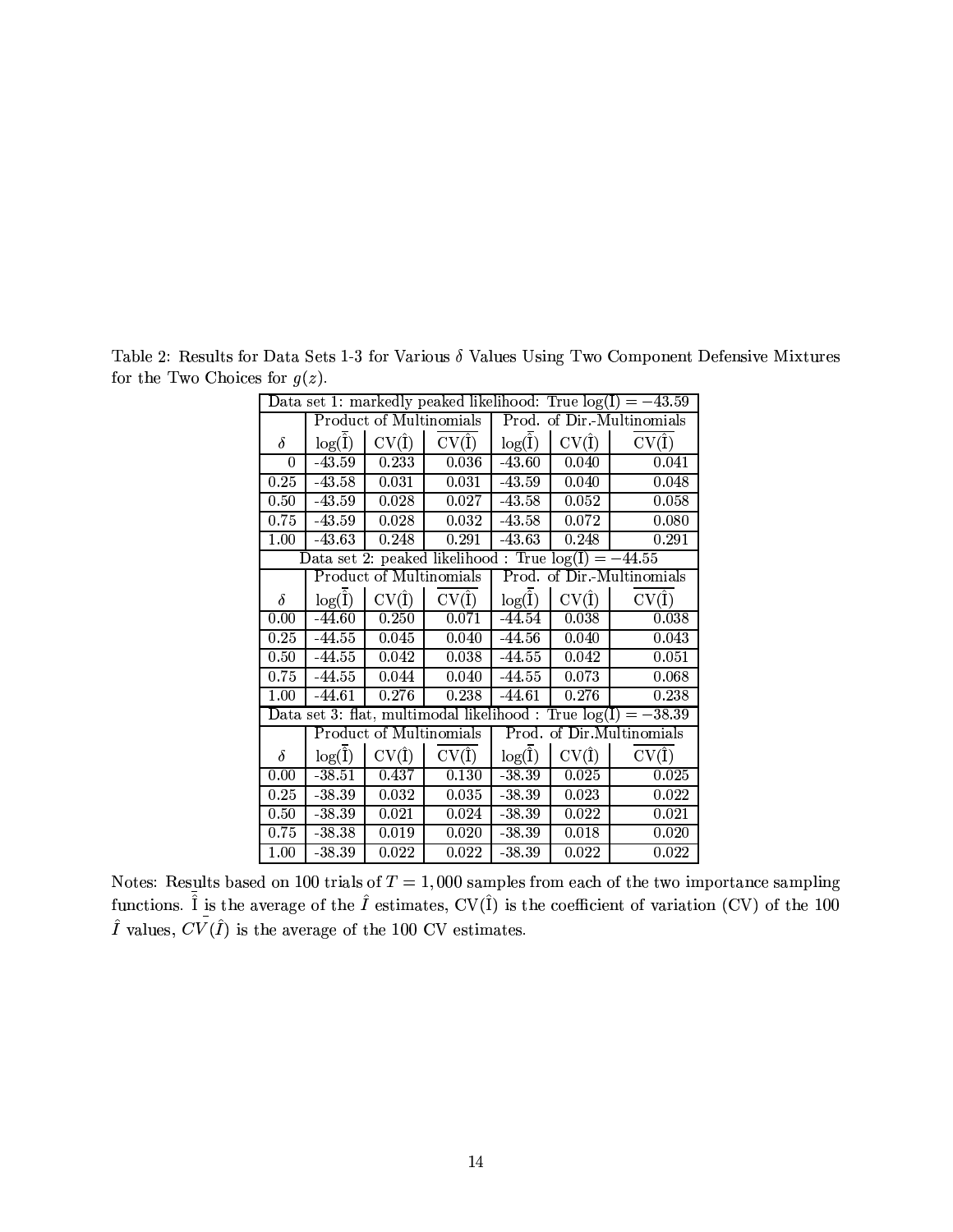| Data Set       | $\log(\overline{\hat{I}})$ | $CV(\hat{I})$ | $CV(\overline{I})$ | Truth      |
|----------------|----------------------------|---------------|--------------------|------------|
|                | $-43.59$                   | 0.010         | 0.02               | $-43.59$   |
| $\overline{2}$ | $-44.55$                   | 0.010         | 0.02               | $-44.55$   |
| 3              | $-38.39$                   | 0.010         | 0.009              | $-38.39$   |
|                |                            |               |                    |            |
|                |                            |               |                    | <b>EMC</b> |
| Data Set       | $\log(\overline{\hat{I}})$ | $CV(\hat{I})$ | $CV(\hat{I})$      | Long run   |
| 4              | $-470.63$                  | 0.003         | 0.018              | $-470.63$  |
| 5              | $-486.80$                  | 0.034         | 0.030              | $-486.77$  |

Table 3: IMIS Estimates of the Log Integrated Likelihood Values for the Two-Component Model.

Notes: Results are based on 100 trials using the adaptive importance sampling method with  $K = 11$ components and  $T = 10,000$  iterations at each step. The numbers are based on a final run of 100,000.

We then examined 3 artificial data sets based on the tumor site data. Data set 4 includes 12 replicates of data set 1 and data set 5 includes 12 replicates of data set 2. Data set 6 includes the binomial proportion  $8/40$  repeated 204 times. Data set 6 serves as a benchmark standard that any reasonable method should be able to calculate easily. Table 3 compares results using adaptive methods to the truth (for Data sets 1, 2, and 3) and to results obtained using the EMC approach (for Data sets 4, 5, and 6) described below. A fairly small number of adaptive components (11) components for the table) approximate the desired  $p(z|y, G)$  well, producing estimates with very small mean-squared error for all of the data sets.

#### $3.2$ Galaxy Data

The next example extends the methodology beyond the realm of testing one component against two component mixtures. We try to approximate the integrated likelihood for data involving velocities of galaxies (Postman, Huchra, and Geller 1986), discussed in Roeder (1990). The number of possible groups of galaxies is the question of interest for this data set. Although Stephens (2000a) used a mixture of t-distributions, most other authors who have analyzed these data have used mixtures of Gaussians, and we will fit do likewise in order to facilitate comparisons with other methods.

Liang and Wong (2001) suggested a simulated annealing MCMC approach for calculating normalizing constants combined with bridge sampling (Meng and Wong 1996). Their method, called Evolutionary Monte Carlo (EMC), requires running several (in their examples, 20) Markov chains, each of which samples from  $f_i(\tau) = (p(y|\tau, G))^{u_i} p(\tau|G)$  where  $u_i = 0, 0.05, ..., 1.0$  is different for each chain. Their primary contribution was to suggest an evolutionary Monte Carlo approach for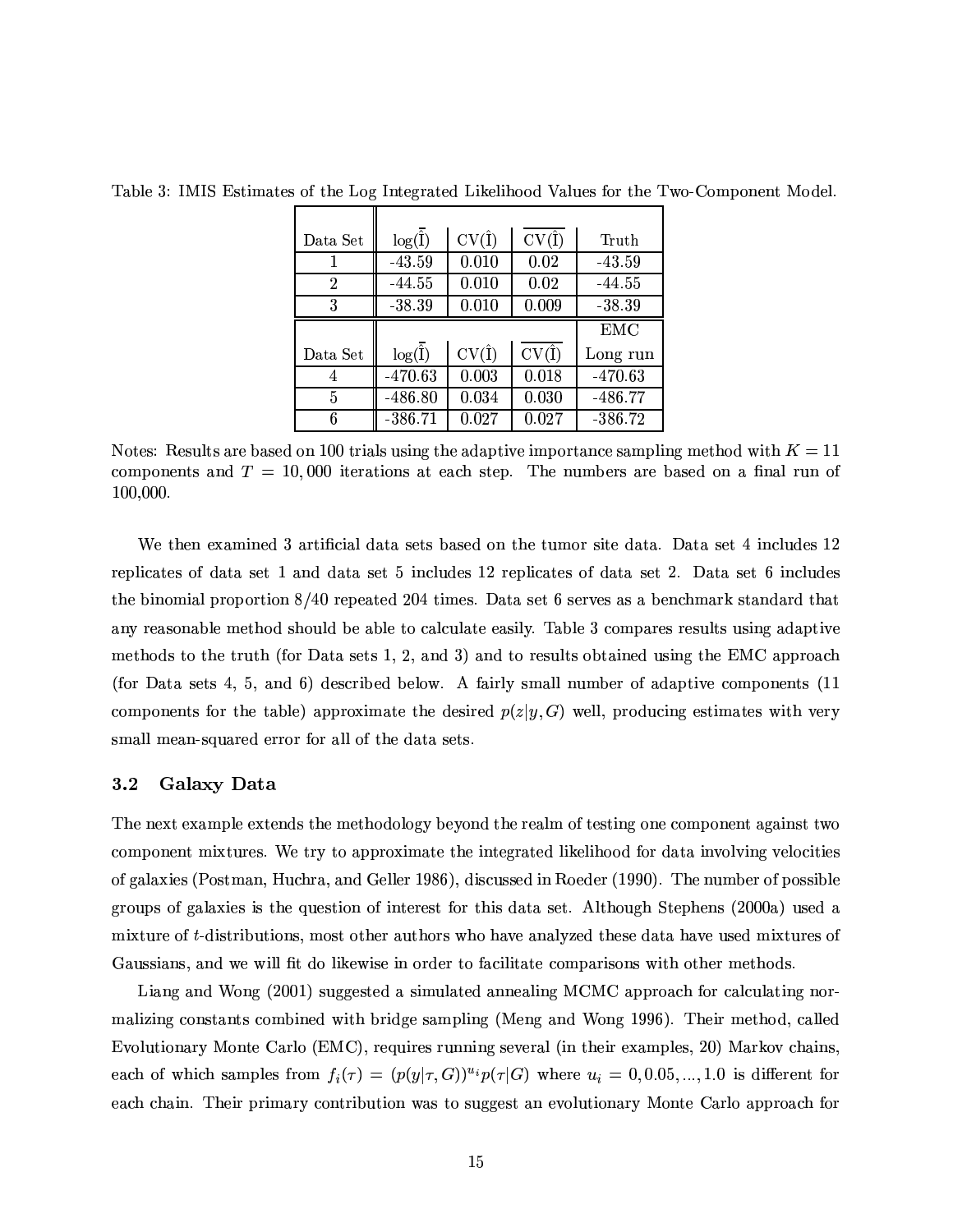swapping parts of the sample vector  $\tau$  amongst chains. The annealed MCMC approach allowed the chain to visit the multiple modes of the likelihood. Neal (1998) pointed out that Chib's Gibbs sampling approach (1995) for the same galaxy data set was inadequate because it did not visit all the modes of the mixture likelihood surface.

We compare IMIS to the method of Liang and Wong, viewed as a a state of the art representative of MCMC approaches to the problem. Note that their method will become more difficult to implement as the dimensionality of the data (and therefore  $\tau$ ) increases.

For the galaxy data, we use a conjugate Normal-Inverse- $\chi^2$  prior for the mean and variance parameters, *i.e.* 

$$
\mu_j|\sigma_j^2 \sim N(20, \sigma_j^2)
$$

$$
\sigma_j^2 \sim 100 \text{ Inverse-}\chi_6^2
$$

which is similar to the prior used by Chib and by Liang and Wong, with the difference that they did not use a conjugate prior, but instead assumed prior independence of the mean and variance parameters.

Table 4 shows the values of I estimated by IMIS, by Monte Carlo sampling from the prior on  $\tau$  and, as a "gold" standard, by a much longer run of Liang and Wong's EMC method. The gold standard estimate consists of 25,000 sample points from a chain of length 1.25 million, taking every 50th value of  $\tau$ . This was done in order to ensure high quality of the estimate and to avoid problems with dependence amongst values of  $\tau$ . Still, because it consists of only one run, the estimate of I in Table 4 has no associated standard error. The Monte Carlo estimate based on sampling from the prior on  $\tau$  is taken over 10 trials of one million Monte Carlo iterations. The IMIS estimate is based on 10 trials of the method. The EMC "short" runs are 10 trials of 125,000 iterations each. thinned to a sample size of 2500 to be used with the bridge sampling calculations. The short runs are an attempt to match the amount of computational time required for a reasonable run of the adaptive importance sampling method. The number in parentheses for all methods is the coefficient of variation for these 10 runs, namely the standard deviation over 10 runs of  $\hat{I}$  for each method divided by the average  $\hat{I}$  value for each method.

Table 4 shows that IMIS provides accurate estimates of  $log(\hat{I})$ . The coefficients of variation are low and all runs produce  $\hat{I}$  estimates within 0.5 of the "gold" standard long EMC estimate; this is adequate for interpretation on the standard scale for interpreting Bayes factors (Jeffreys 1961; Kass and Raftery 1995), which views a Bayes factor of 3 or less as weak evidence, or, in Jeffreys's words. "evidence not worth more than a bare mention." Sampling from the prior gives a reasonably good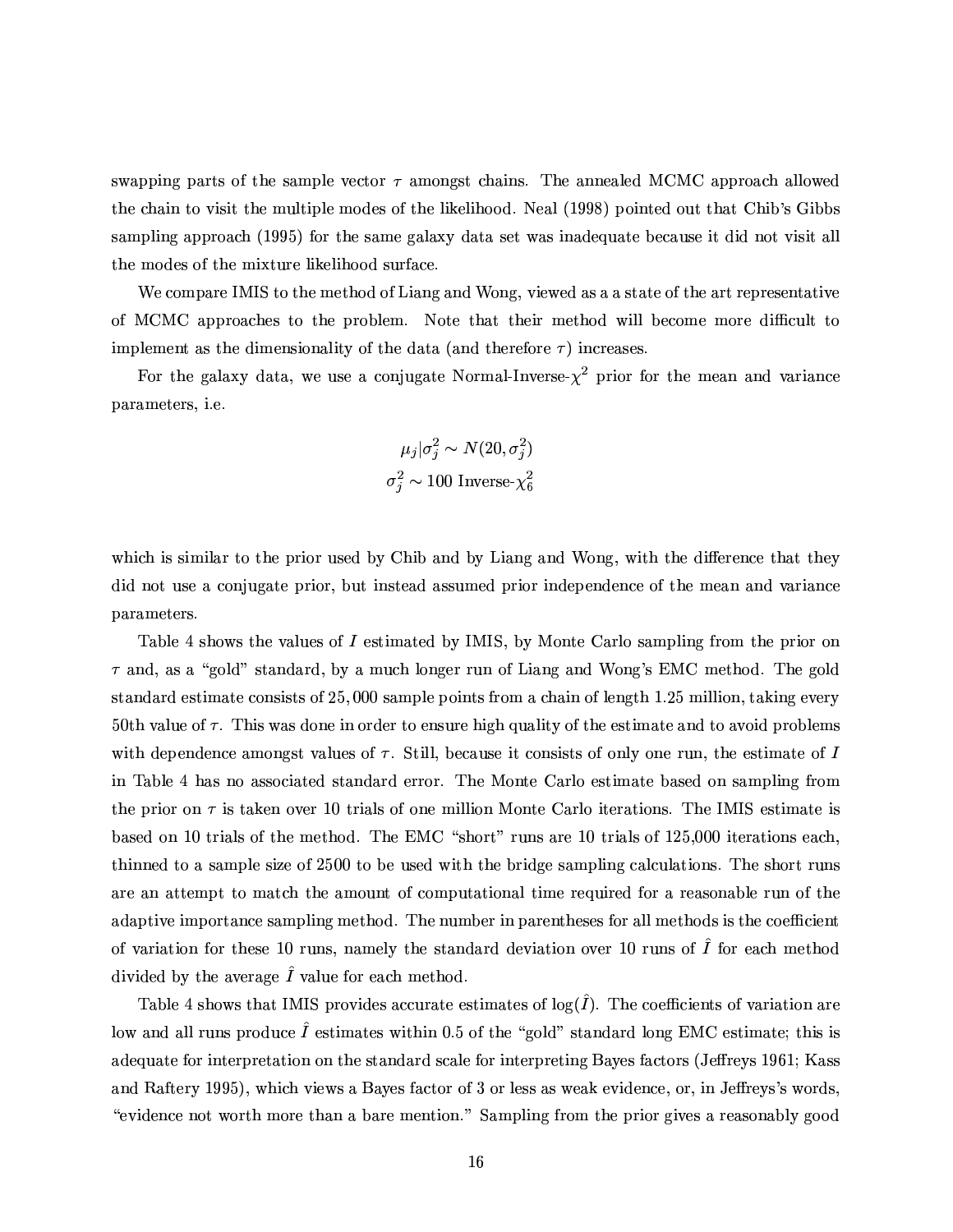| Clusters       | IMIS           | $EMC$ (short) | MC estimate using $p(\tau)$ | $EMC$ (long) |
|----------------|----------------|---------------|-----------------------------|--------------|
| $2^{\circ}$    | $-2.96(0.001)$ | $-2.99(0.08)$ | $-2.89(0.76)$               | $-2.02$      |
| 3              | $-2.14(0.007)$ | $-2.13(0.07)$ | $-2.11(0.62)$               | $-2.15$      |
| $\overline{4}$ | $-2.36(0.038)$ | $-2.32(0.11)$ | $-2.39(1.04)$               | $-2.36$      |
| $\overline{5}$ | $-2.81(0.106)$ | $-2.73(0.07)$ | $-2.82(0.66)$               | $-2.80$      |
| 6              | $-3.28(0.204)$ | $-3.21(0.12)$ | $-2.29(0.81)$               | $-2.29$      |
|                | $-3.76(0.299)$ | $-3.81(0.10)$ | $-2.64(1.04)$               | $-2.77$      |

Table 4: Comparison of Log Integrated Likelihood Estimates for the Galaxy Data

Notes: Values for IMIS were obtained using a 51-component mixture.

Values for EMC short runs were obtained using 10 runs of the method for 125,000 iterations, thinned by 50 to obtain nearly independent values.

Values for Monte Carlo estimates were obtained using 10 runs of one million iterations.

Values for EMC long runs were obtained using 1 run of length 1.25 million, thinned by 50.

To obtain actual integrated likelihood estimates, subtract 230 from each value in the table.

answer when averaged over the 10 trials, but the variability across those 10 trials is large. Also, sampling from the prior works less well as the dimension of the problem increases.

Figure 1 shows how the estimates of  $\hat{I}$  vary for a randomly selected run as components are added to the mixture importance sampling function. IMIS allows one to continue adding components until the estimates of  $\hat{I}$  stabilize. Note that all the estimates are unbiased; the purpose of adding components is to improve precision. The plot shows that for  $G = 2$  and  $G = 3$ , 10 to 15 components would be enough to get reasonably good estimates of *I*. For  $G = 4$  or  $G = 5$  components, 20 to 25 components might be needed, whereas for  $G = 6$  and  $G = 7$ , it might be worth going beyond even the 51 components components used here. Figure 2 shows trace plots for each of the 10 runs for  $G = 2$  to 7 components, and Figure 3 shows the 10 IMIS final estimates using a larger number of simulations.

Table 5 shows the running times for each method. The table lists the time required for one run of the adaptive importance sampling method, a short run of the EMC method, and a single  $1.25 \times 10^5$  run of the standard Monte Carlo sampling algorithm. The adaptive importance sampling method takes less time to run than a run of the EMC algorithm for every number of components. The Monte Carlo approach is faster for  $G < 7$ , but then actually takes longer than the adaptive importance sampling approach for  $G = 7$ . Of course, the high variability of Monte Carlo integration for this example makes it undesirable and is included here only for comparison.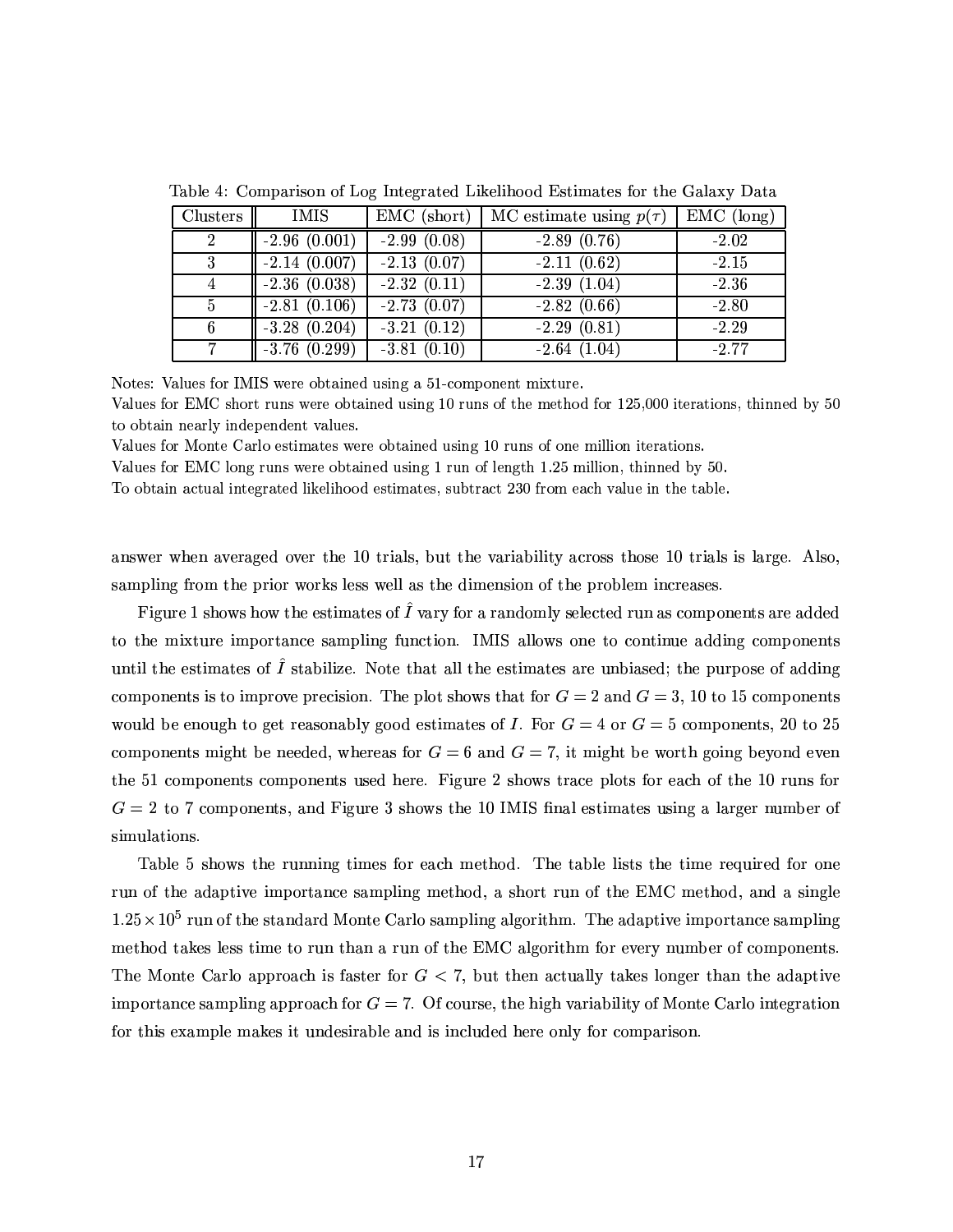

Figure 1: IMIS $\log(\hat{I})$ Trace Plots for Each Number of Components for the Galaxy Data. All runs used a maximum of 51 components based on 25  $\hat{\tau}_j$ 's.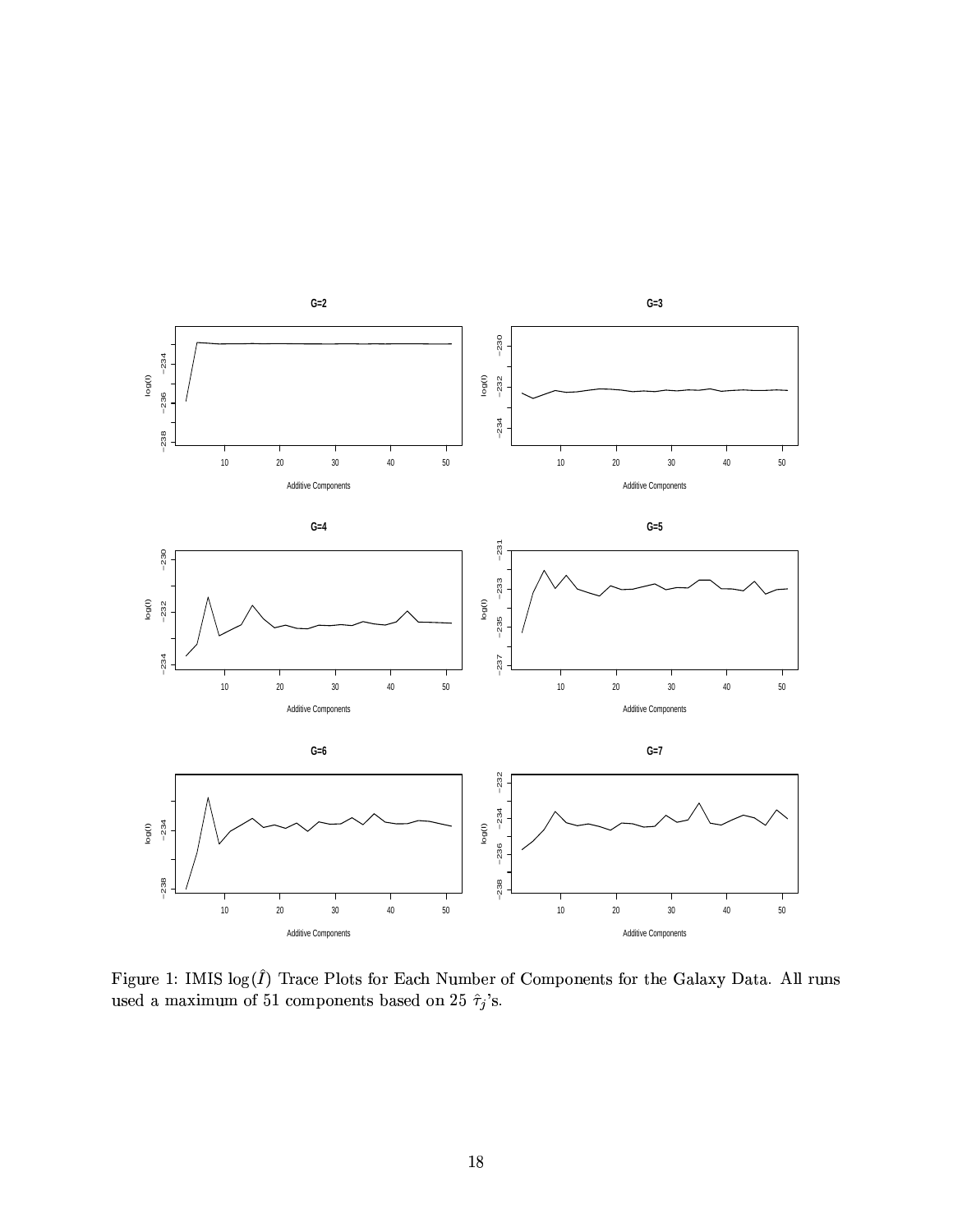

Figure 2: Trace Plots for 10 Runs of the IMIS Method for the Galaxy Data. All runs used a maximum of 51 components based on 25  $\hat\tau_j'{\rm s}.$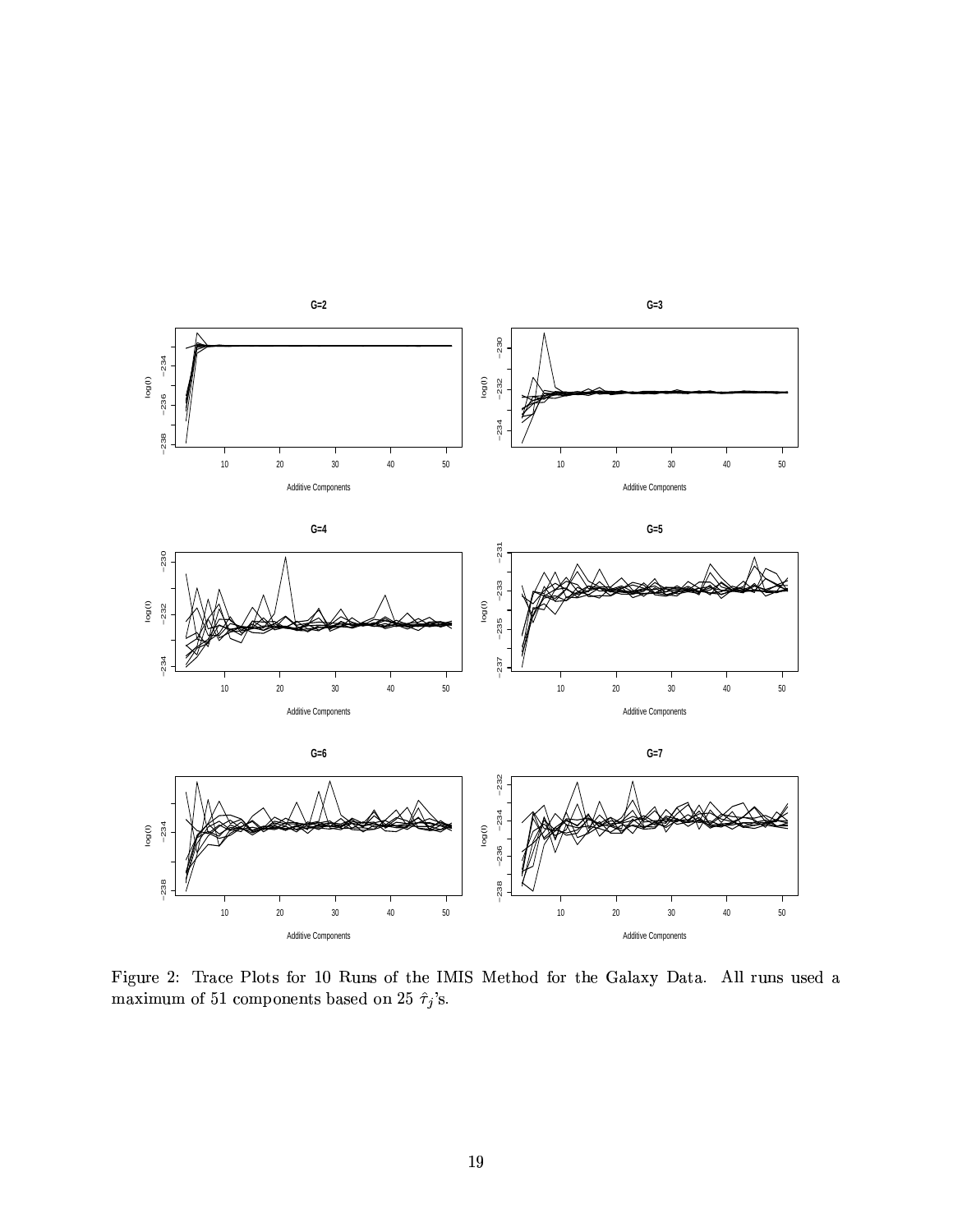

Larger sized end importance sampling runs

Figure 3: IMIS  $log(\hat{I})$  Final Estimates for the Galaxy Data for 2 to 7 Components. All points are based on 100,000 simulated values from a 51-component mixture importance sampling function.

| # Clusters | IMIS | <b>EMC</b> | MC estimate using $p(\tau)$ |
|------------|------|------------|-----------------------------|
|            | 299  | 388        | 180                         |
|            | 370  | 498        | 260                         |
|            | 464  | 567        | 340                         |
| 5          | 492  | 625        | 410                         |
|            | 550  | 684        | 500                         |
|            | 570  | 740        | 590                         |

Table 5: CPU Times for the Galaxy Data

Note: Table cells indicate seconds of CPU time required for running each method once to estimated the log integratated likelihood. The methods were implemented as described in the note to Table 4, so that the various runs estimates with relatively equal precision.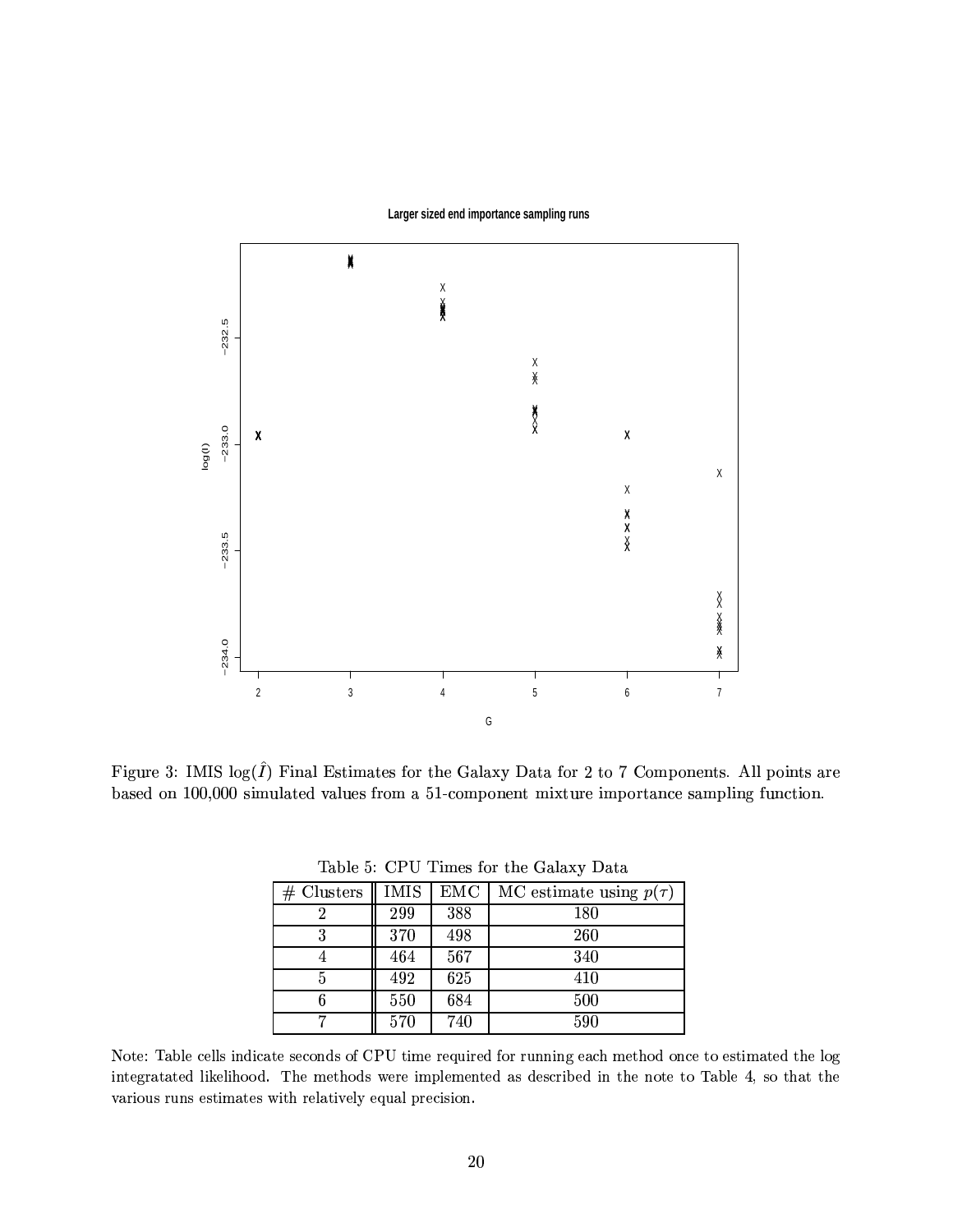

Figure 4: Pairwise Plots of Glucose, Insulin, and SSPG for the Diabetes Dataset. Triangles  $\triangle$ denote diagnosed chemical diabetes patients, crosses + denote diagnosed normal patients, and circles o denote diagnosed overt diabetes patients.

#### 3.3 Diabetes Data

Finally we consider a higher-dimensional example from the medical literature (Reaven and Miller 1979). The data set consists of blood measures of insulin, glucose, and insulin resistance levels (SSPG) for 145 diabetes patients; the pairs plot is shown in Figure 4. Fraley and Raftery (1998) analyzed the data set using model-based clustering. Even with only three dimensions, the problem becomes hard to analyze using the evolutionary Monte Carlo method. Proposing good covariance matrices is hard to do and also expensive. The Monte Carlo and basic importance sampling methods fail because the dimensionality of the problem is too high, even for a model with  $G = 2$  components. which has  $6 + 12 + 1 = 19$  parameters. IMIS requires no special adjustments or tuning, because the sampling is done only on the component labels, and the only changes that need to be made to go from one dimension to more are the likelihood and prior functions.

Table 6 shows the estimated log integrated likelihoods for G from 2 to 5 using  $K = 101$  adaptive components and  $T = 10,000$  (with a final run of 100,000 to decrease the variability in the final estimate). The coefficients of variation are acceptable and there is not reasonably strong evidence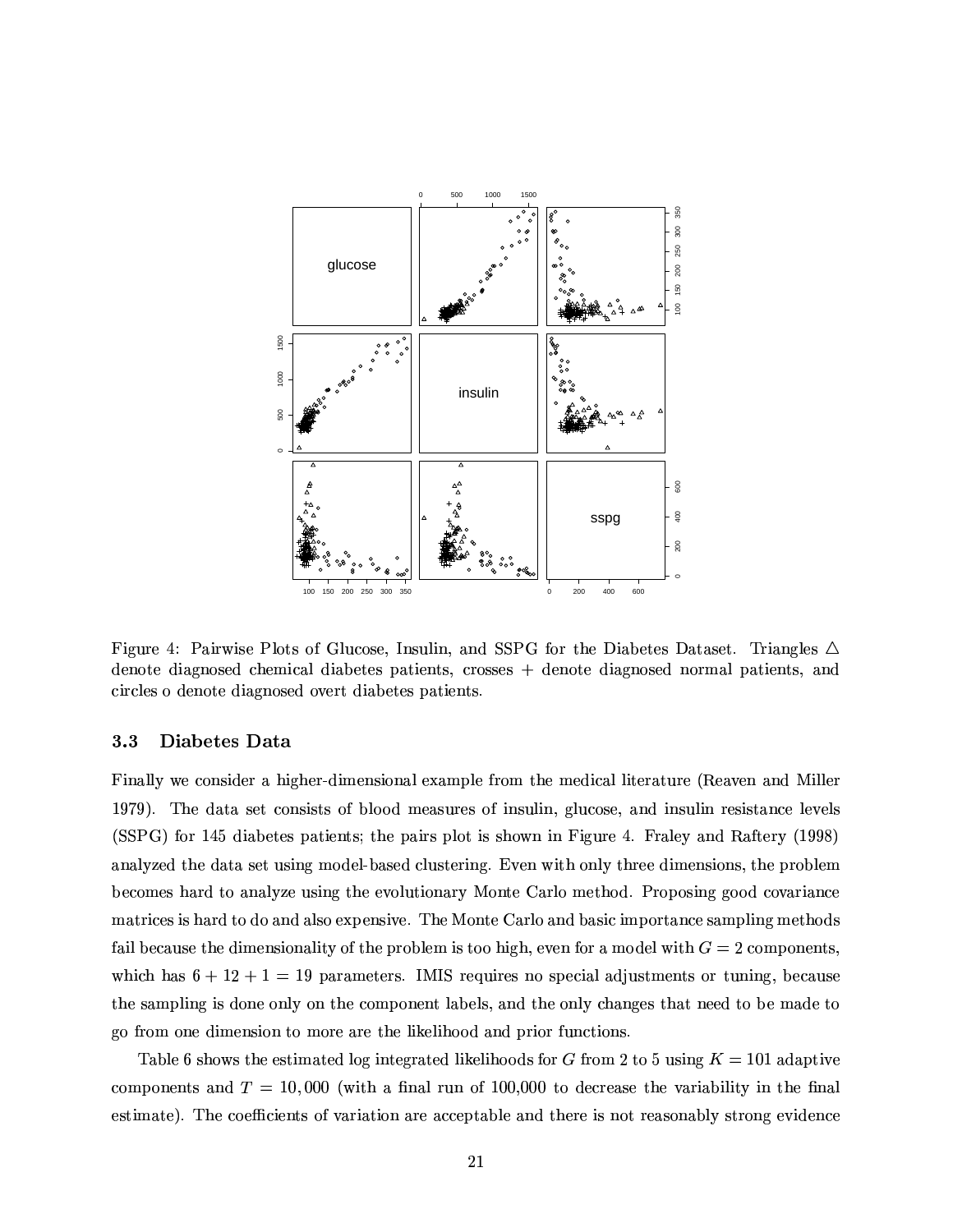| Clusters | <b>IMIS</b> Estimate | Estimated CV |
|----------|----------------------|--------------|
|          | $-2425.78$           | 0.007        |
|          | $-2403.93$           | 0.058        |
|          | $-2404.25$           | 0.155        |
|          | $-2403.99$           | 0.208        |

Table 6: IMIS Log-Integrated Likelihood Estimates for the Diabetes Dataset

Notes: Each estimate is based on a single importance sampling run of 100,000 with 101 components, where the components were chosen using IMIS with smaller runs of 10,000 samples.

for more than three components.

#### $\overline{\mathbf{4}}$ **Discussion**

We have proposed a general approach for calculating integrated likelihoods for finite mixture models via mixture importance sampling, called IMIS. This samples the labels after analytic (or approximate) integration of the parameters of the finite mixture rather than trying to integrate numerically over the parameters using the observed data likelihood. We used two types of sampling function in the adaptive mixture. The first type of function is a new label-switching product of dependent multinomial distributions. The second type of function is a product of Dirichlet-multinomials that builds a weak dependency amongst observations that are likely to be from the same component. Both functions are based on the  $\hat{z}$  matrix of  $p(z_{ij}|\hat{\tau}, y, G)$ . We build up the mixture importance sampling function incrementally, adding components one at a time to cover areas of high posterior density that have been largely missed.

The resulting algorithm is relatively easy to implement compared to competing MCMC methods and runs more quickly than a standard MCMC implementation. Because each iteration is independent, one can obtain reasonable standard error estimates for the estimated integrated likelihood values, especially as the number of adaptive components increases. It is possible to monitor the estimates of  $\hat{I}$  (and their estimated variability) as components are added. As the importance sampling function begins to stabilize, one can determine whether the variability across different values of  $\hat{I}$  is within the limits needed for interpreting Bayes factors. Monitoring  $\hat{I}$  as the algorithm adds components also gives the user the opportunity to adjust the settings of the algorithm in an attempt to improve performance (for example, by adjusting  $\delta_K$ , K, and T). One can also stop and restart the method at any point by outputting the stored  $\hat{z}$  matrices (a similar advantage enjoyed by the MCMC methods). For further comparison of MCMC and importance sampling methods. see Stephens and Donnelly (2000).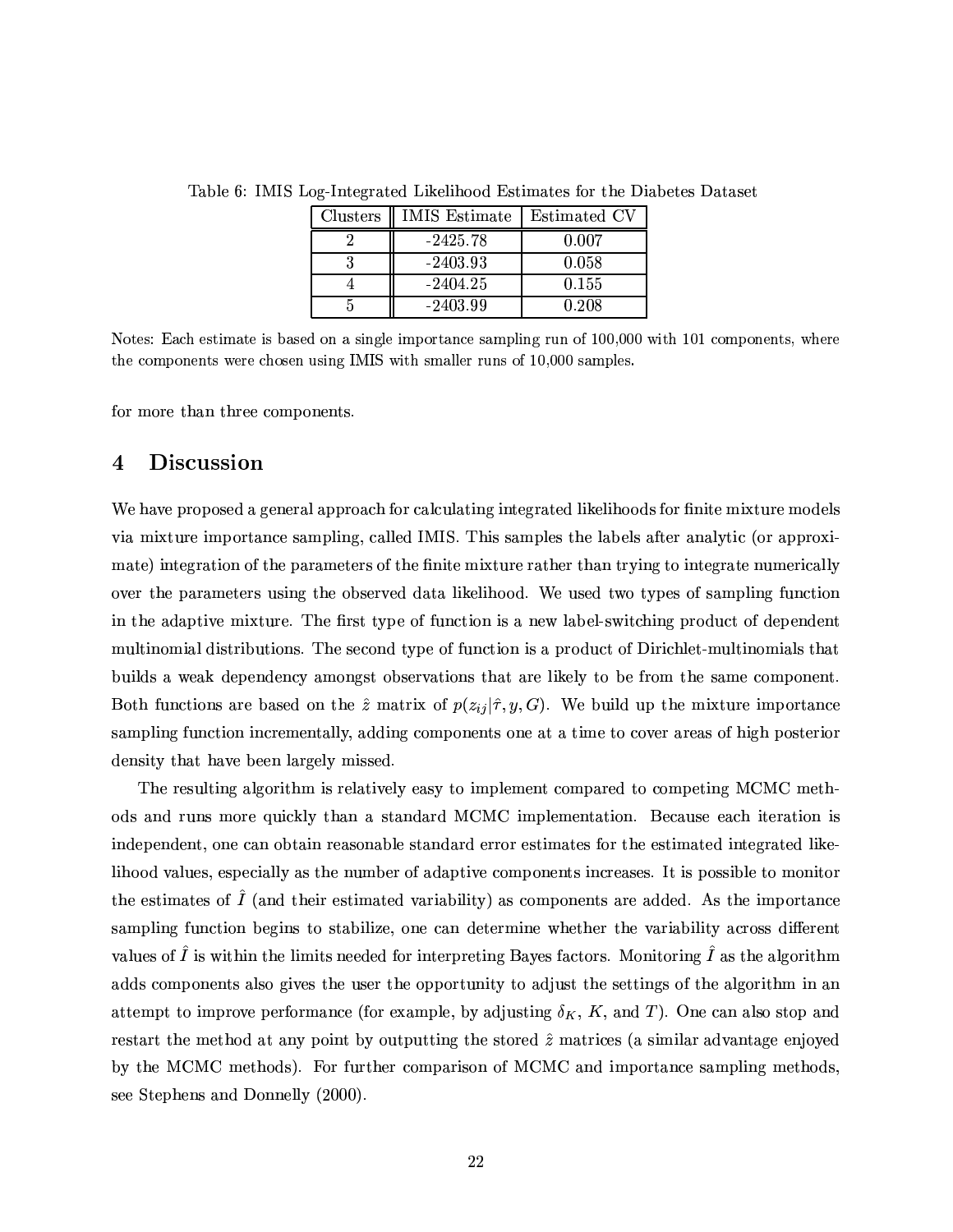Although implemented here only for mixture models, the method could be extended to the calculation of Bayes factors for other types of latent or missing data models. We think that the method could be useful for some other models for which the EM algorithm can be used to obtain maximum likelihood or posterior mode parameter estimates. More generally, it seems that the basic idea of IMIS, namely incrementally adding components to a mixture importance sampling function to cover areas of substantial contribution to the integral not well covered by the current function, could be applied to many importance sampling problems. Of course there are issues of implementation to be addressed for each application.

Other approaches have been proposed for approximating the integrated likelihood for mixture models by using EM algorithm output. One approach is the Cheeseman-Stutz (1995) estimator

$$
\hat{I}_{CS}=p(y|\hat{z},G)\frac{p(\hat{z}|G)}{h(\hat{z})}
$$

where  $h(\hat{z}) = p(\hat{z}|y, \hat{\tau}, G)$ . This is related to a simple case of an importance sampling function on the component labels. If one were to sample T times from  $h(z)$ , the importance sampling estimator would be

$$
\hat{I}_{IS} = \frac{1}{T} \sum_{t=1}^{T} p(y|z^t, G) \frac{p(z|G)}{p(z|x, \hat{\tau}, G)} \equiv \frac{1}{T} \sum_{t=1}^{T} v(z^t)
$$

So the Cheeseman-Stutz estimator is equivalent to taking one summand of the importance sampling estimator above at  $\hat{z}$ , i.e.

$$
\hat I_{CS}=v(\hat z).
$$

This estimator will not be unbiased in general, as the expectation over  $z$  is being taken inside the function  $v(z)$ , rather than outside, and the latter is needed to ensure unbiasedness. Note that the published derivation of the Cheeseman-Stutz estimator was based on a Laplace approximation that is not valid in general for mixture models.

Biernacki et al. (2000) have proposed the Integrated Classification Likelihood (ICL), which is similar to the Cheeseman-Stutz estimator in that it is based on a single value of z, but instead replaces the z in  $v(z)$  with  $\hat{z}_M$ , the most likely labeling of the components given the data and  $\hat{\tau}$ , and then integrates the resulting completed likelihood over  $\tau$ . Thus Biernacki et al. report

$$
p(y|\hat{z}_M,G) = \int p(y|\hat{z}_M,\tau) p(\tau|\hat{z}_M) d\tau.
$$

Biernacki et al. do not suggest that this is an approximation to the integrated likelihood, but instead argue that it is useful in its own right. It is worth noting that  $p(y|\hat{z}_M, G)$  is a component of  $v(\hat{z}_M)$  with importance sampling function  $h(z) = p(z|G)$  (i.e.  $p(y|\hat{z}_M)$  is one potential summand of  $\hat{I}_{MC}$  where the  $z^t$  are sampled from  $p(z|G)$ .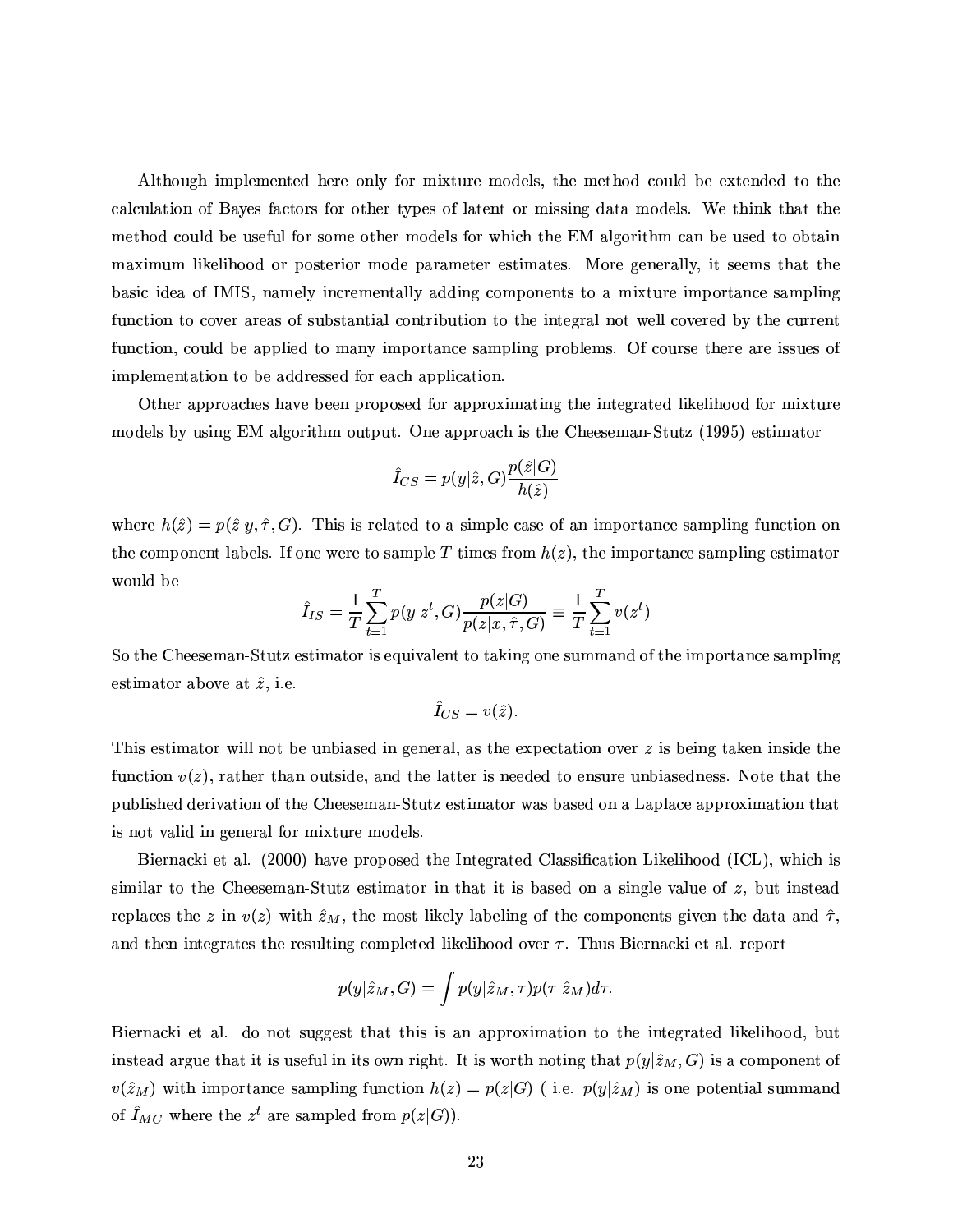Wei and Tanner (1990) first suggested the use of  $p(z|\hat{\tau}, y)$  as an importance sampling function in the context of multiple imputation for missing data problems. They used it for posterior density estimation rather than for integrated likelihoods as we do here. As an importance sampling function. we found that  $p(z|\hat{\tau}, y, G)$  does not work well by itself as it tends to be too concentrated and to miss mass corresponding to local modes of the likelihood surface, and only can sample from one mode corresponding to the original labeling of the components.

The methods proposed in this paper are closest in spirit to the adaptive importance sampling methods of Raghavan and Cox (1998). They proposed a method for calculating the optimal  $\delta$ for defensive mixture importance sampling in the context of estimating several integrands. They used a complex minimization and reweighting scheme to match the asymptotic variances of several importance sampling estimators based on the randomly sampled values. Our method also shares similarities with the adaptive IS method of West (1993). We don't collapse the mixture importance sampling components as West advocates because we felt reduction in sampling complexity was not worth the additional computational expense.

Our methods are also related to the nonparametric importance sampling estimator of Zhang (1996), in that we choose an adaptive importance sampling function. Adaptive methods for estimating an intractable  $p(z)$  are described by Escobar (1995), Givens and Raftery (1996), and Oh and Berger (1993). Our approach here is to use a mixture to approximate  $p(z|y, G)$ , rather than  $p(z)$ .

Owen and Zhou (2000) discussed the use of control variates to improve the performance of defensive mixture importance sampling for integration. The control variate method provided impressive gains in efficiency for their examples. It should be possible to improve results by using their method at certain places in the IMIS algorithm. It might prove useful because of the large number of adaptive components used, as their method uses the components of a mixture importance sampling function as control variates to reduce both the potential for underestimation of integrands and to guard against high variance of estimates.

There are various other potential ways to improve our method, albeit at the cost of increased complexity. Based on our experience to date, we have used  $\delta = 0.5$  (i.e. taking half of the samples from the prior at all stages) and  $\delta_k = \frac{0.5}{K-1}$  for all other components. Hesterberg (1995) suggested values of  $\delta$  between 0.1 and 0.5. An obvious improvement on the current method would be to estimate  $\delta$  from previous importance sampling runs (Raghavan and Cox, 1998).

Another parameter of the adaptive IS method that one needs to consider is  $T$ , the number of samples drawn at each step of the algorithm. We take  $T$  to be 10,000 in the examples. There is a tradeoff between choosing large values for  $K$  and  $T$ . Increasing  $K$  for fixed  $T$  gives accurate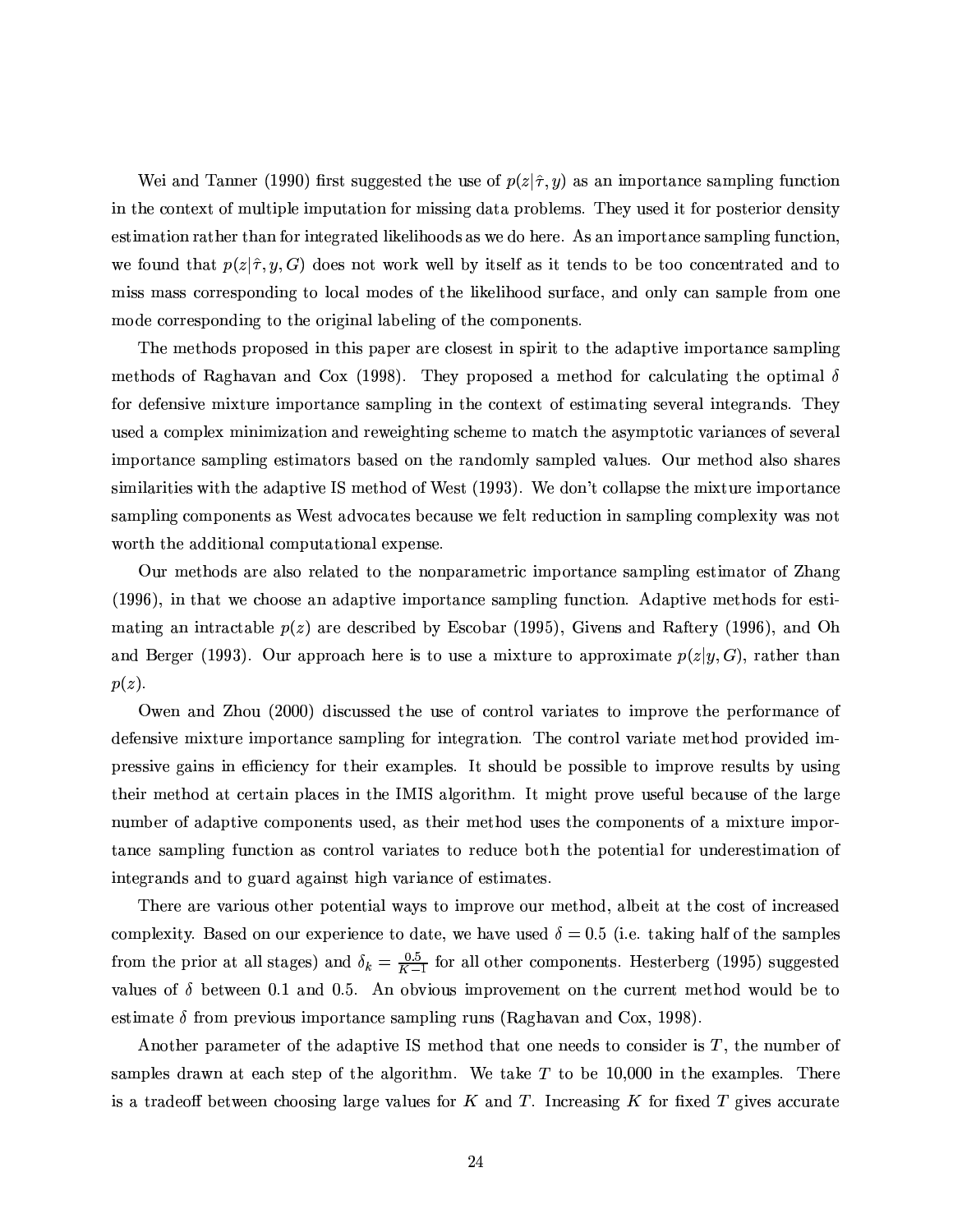results in a reasonable amount of time. One could suggest, however, a schedule of  $T_K$  such that the number of samples at each iteration varied for different numbers of adaptive components. We have roughly implemented this by increasing T to  $10*T$  for the final estimate of I in the implementation for this paper.

## References

- Atwood, L. D., A. F. Wilson, R. C. Elston, and L. E. Bailey-Wilson (1992). Computational aspects of fitting a mixture of two normal distributions using maximum likelihood. Communications in Statistics, Part  $B$  – Simulation and Computation 21, 769–781.
- Barrett, M. T., P. C. Galipeau, C. A. Sanchez, M. J. Emond, and B. R. Reid (1996). Determination of the frequency of loss of heterozygosity in esophageal adenocarcinoma by cell sorting. whole genome amplification and microsatellite polymorphisms. Oncogene 12, 1873–8.
- Biernacki, C., G. Celeux, and G. Govaert (2000). Assessing a mixture model for clustering with the integrated complete likelihood. IEEE Transactions on Pattern Analysis and Machine Intelligence 22, 719-725.
- Celeux, G. (1997). Contribution to the discussion of Richardson and Green, 1997: on Bayesian analysis of mixtures with an unknown number of components (with discussion). J Royal Stat  $Soc$  B 59, 775-776.
- Celeux, G., M. Hurn, and C. P. Robert (2000). Computational and inferential difficulties with mixture posterior distributions. Journal of the American Statistical Association  $95(451)$ , 957-970.
- Cheeseman, P. and J. Stutz (1995). Bayesian classification (AutoClass): Theory and results. In U.Fayyad, G. Piatesky-Shapiro, P. Smyth, and R. Uthurasamy (Eds.), Advances in knowledge discovery and data mining, pp. 153–180. Menlo Park, Calif.: AAAI Press.
- Chen, M.-H., Q.-m. Shao, and J. G. Ibrahim (2000). Monte Carlo methods in Bayesian compu*tation*. Springer-Verlag Inc.
- Chib, S. (1995). Marginal likelihood from the Gibbs output. Journal of the American Statistical *Association 90, 1313-1321.*
- Chib, S. and I. Jeliazkov (2001). Marginal likelihood from the metropolis-hastings output. Journal of the American Statistical Association  $96(453)$ , 270-281.
- Dasgupta, A. and A. E. Raftery (1998). Detecting features in spatial point processes with clutter via model-based clustering. Journal of the American Statistical Association 93, 294–302.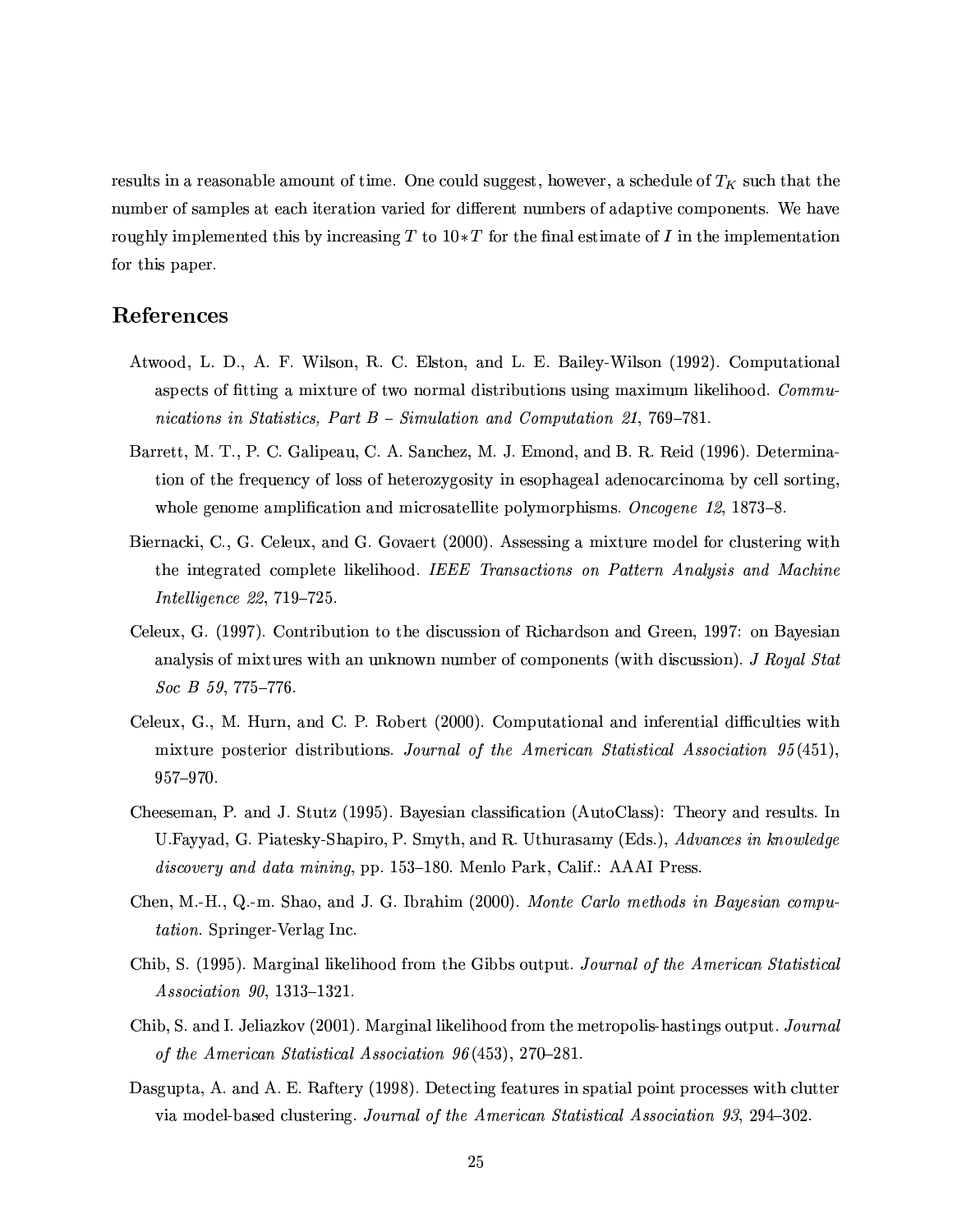- Desai, M. (2000). Mixture Models for Genetic Changes in Cancer Cells. Ph. D. thesis, University of Washington, Department of Biostatistics.
- Desai, M. and M. Emond (2001). A new importance sampling method to compute bayes factors for mixure models with application to allelic-loss data. Technical Report 173, Department of Biostatistics, University of Washington.
- Escobar, M. D. (1995). Nonparametric Bayesian methods in hierarchical models. Journal of *Statistical Planning and Inference 43, 97-106.*
- Evans, M. and T. Swartz (1995). Methods for approximating integrals in statistics with special emphasis on Bayesian integration problems. Statistical Science 10, 254–272.
- Fraley, C. and A. E. Raftery (1998). How many clusters? Which clustering method? Answers via model-based cluster analysis. The Computer Journal 41, 578–588.
- Fraley, C. and A. E. Raftery (2002). Model-based clustering, discriminant analysis, and density estimation. Journal of the American Statistical Association  $97(458)$ , 611-631.
- Gever, C. J. (1991). Reweighting Monte Carlo mixtures. Technical Report 518, School of Statistics, University of Minnesota.
- Givens, G. H. and A. E. Raftery (1996). Local adaptive importance sampling for multivariate densities with strong nonlinear relationships. Journal of the American Statistical Association 91, 132-141.
- Grunwald, G. K., A. E. Raftery, and P. Guttorp (1993). Time series of continuous proportions. Journal of the Royal Statistical Society, Series B 55, 103-116.
- Hammersley, J. and D. Handscomb (1964). Monte Carlo Methods. John Wiley and Sons.
- Hesterberg, T. (1995). Weighted average importance sampling and defensive mixture distributions. Technometrics  $37, 185-194$ .
- Jeffreys, W. H. (1961). Theory of Probability: 3rd Edition. Clarendon Press.
- Kass, R. E. and A. E. Raftery (1995). Bayes factors. Journal of the American Statistical Asso $ciation$  90, 773-795.
- Kass, R. E. and L. Wasserman (1995). A reference Bayesian test for nested hypotheses and its relationship to the Schwarz criterion. Journal of the American Statistical Association 90,  $928 - 934.$
- Keribin, C. (2000). Consistent estimation of the order of mixture models. Sankhya, Series A. Indian Journal of Statistics  $62(1)$ , 49-66.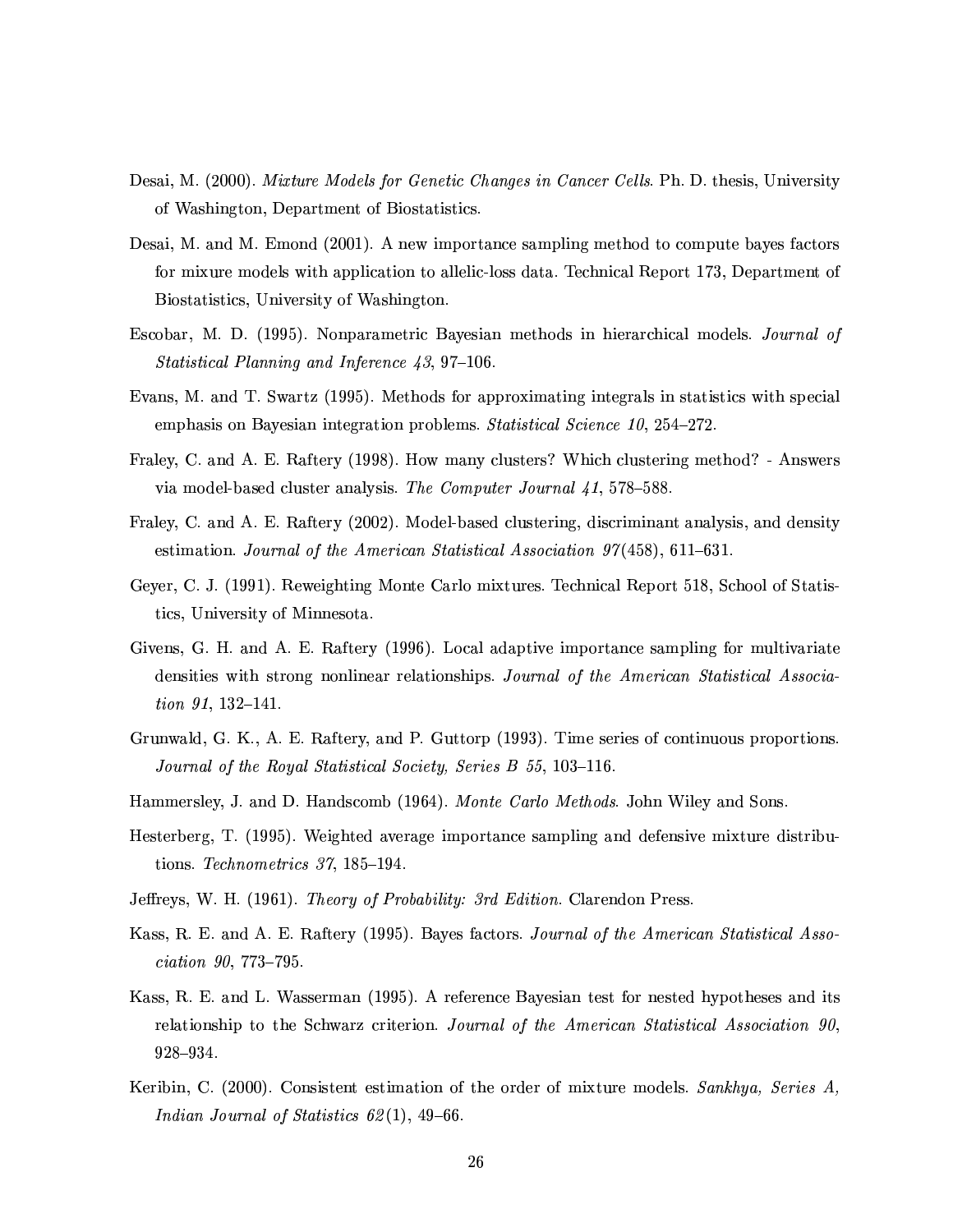- Leroux, B. G. (1992). Consistent estimation of a mixing distribution. The Annals of Statistics 20,  $1350 - 1360.$
- Lewis, S. M. and A. E. Raftery (1997). Estimating Bayes factors via posterior simulation with the Laplace-Metropolis estimator. Journal of the American Statistical Association 92, 648–655.
- Liang, F. and W. H. Wong (2001). Real-parameter evolutionary Monte Carlo with applications to Bayesian mixture models. Journal of the American Statistical Association 96(454), 653-666.
- Lindsay, B. G. (1995). Mixture models: Theory, geometry and applications. Institute of Mathematical Statistics.
- Liu, J. S., R. Chen, and W. H. Wong (1998). Rejection control and sequential importance sampling. Journal of the American Statistical Association 93, 1022-1031.
- MacEachern, S. N., M. Clyde, and J. S. Liu (1999). Sequential importance sampling for nonparametric Bayes models: The next generation. The Canadian Journal of Statistics 27, 251-267.
- Meng, X.-L. and W. H. Wong (1996). Simulating ratios of normalizing constants via a simple identity: A theoretical exploration. Statistica Sinica 6, 831-860.
- Neal, R. M. (1998). Erroneous results in "Marginal likelihood from the Gibbs output".  $http://www.cs.utoronto.ca/~radford.$
- Newton, M. A., M. N. Gould, C. A. Reznikoff, and J. D. Haag (1998). On the statistical analysis of allelic-loss data. Statistics in Medicine 17, 1425-45.
- Oh, M.-S. and J. O. Berger (1993). Integration of multimodal functions by Monte Carlo importance sampling. Journal of the American Statistical Association 88, 450–456.
- Owen, A. and Y. Zhou (2000). Safe and effective importance sampling. Journal of the American Statistical Association 95(449), 135-143.
- Postman, M., J. Huchra, and M. Geller (1986). Probes of large-scale structure in the corona borealis region. The Astronomical Journal 92, 1238-47.
- Raftery, A. E. (1995). Bayesian model selection in social research (with discussion). Sociological  $Methodology 25, 111-193.$
- Raftery, A. E. (1996a). Approximate Bayes factors and accounting for model uncertainty in generalised linear models. Biometrika 83, 251-266.
- Raftery, A. E. (1996b). Hypothesis testing and model selection. In Markov chain Monte Carlo *in practice*, edited by W.R. Gilks, D.J. Spiegelhalter and S. Richardson, Chapter 10, pp. 163–188. London: Chapman & Hall.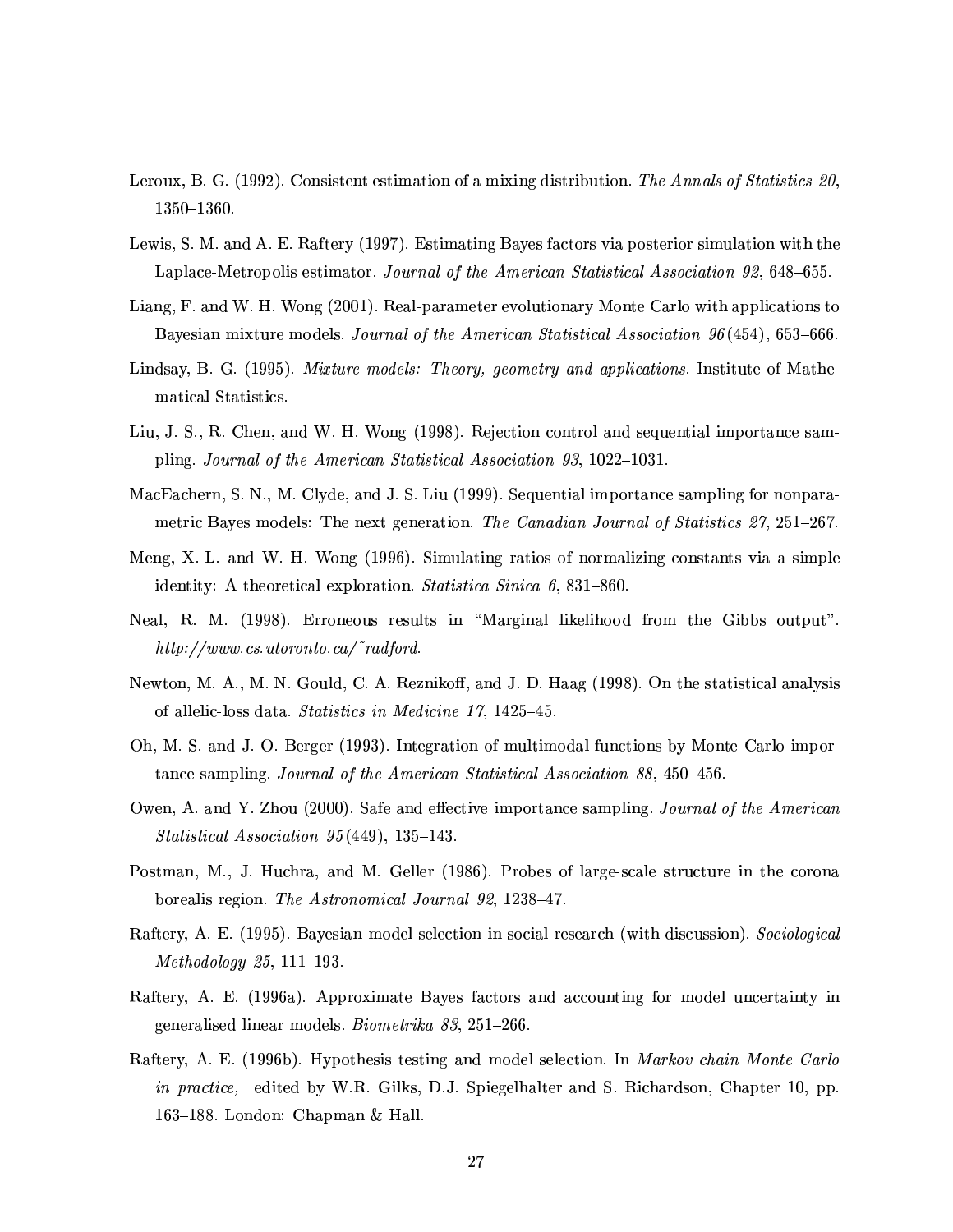- Raghavan, N. and D. D. Cox (1998). Adaptive mixture importance sampling. Journal of Statis*tical Computation and Simulation 60, 237-259.*
- Reaven, G. M. and R. G. Miller (1979). An attempt to define the nature of chemical diabetes using a multidimensional analysis. Diabetologia 16, 17-24.
- Richardson, S. and P. J. Green (1997). On Bayesian analysis of mixtures with an unknown number of components (with discussion). Journal of the Royal Statistical Society - Series  $B$  59, 731-792.
- Roeder, K. (1990). Density estimation with confidence sets exemplified by superclusters and voids in the galaxies. Journal of the American Statistical Association 85, 617–624.
- Roeder, K. and L. Wasserman (1997). Practical Bayesian density estimation using mixtures of normals. Journal of the American Statistical Association 92, 894-902.
- Rozenkranz, S. L. and A. E. Raftery (1994). Covariate selection in hierarchical models of hospital admission counts: A Bayes factor approach. Technical Report 268, Department of Statistics, University of Washington.
- Schwarz, G. (1978). Estimating the dimension of a model. The Annals of Statistics 6, 461–464.
- Shibagaki, I., Y. Shimada, T. Wagata, M. Ikenaga, M. Imamura, and K. Ishizaki (1994). Allelotype analysis of esophageal squamous cell carcinoma. Cancer Res  $54$ , 2996-3000.
- Stephens, M. (1997). Contribution to the discussion of Richardson and Green, 1997: On the Bayesian analysis of mixtures with an unknown number of components (with discussion). Journal of the Royal Statistical Society, Series B 59, 768–769.
- Stephens, M. (2000a). Bayesian analysis of mixture models with an unknown number of components – An alternative to reversible jump methods. The Annals of Statistics 28(1), 40–74.
- Stephens, M. (2000b). Dealing with label switching in mixture models. Journal of the Royal Statistical Society, Series B, Methodological 62(4), 795-809.
- Stephens, M. and P. Donnelly (2000). Inference in molecular population genetics. Journal of the Royal Statistical Society, Series B, Methodological 62(4), 605-655.
- Tierney, L. and J. B. Kadane (1986). Accurate approximations for posterior moments and marginal densities. Journal of the American Statistical Association 81, 82-86.
- Titterington, D. M., A. F. M. Smith, and U. E. Makov (1985). Statistical analysis of finite mixture distributions. John Wiley and Sons.